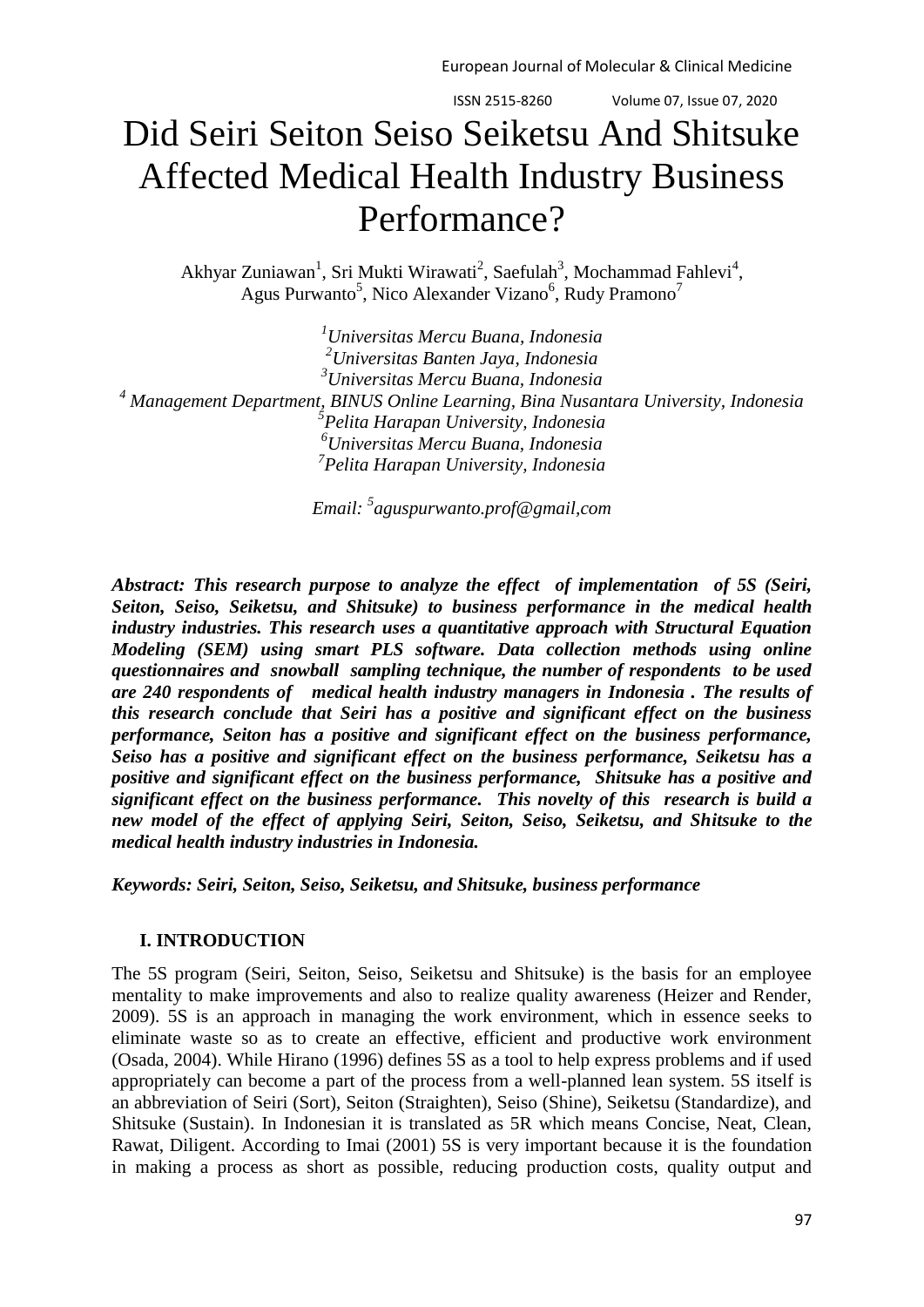ISSN 2515-8260 Volume 07, Issue 07, 2020 reducing the incidence of accidents in the presence of better conditions. Seiri (Sort) or Concise, is the stage of distinguishing items that are needed and not needed, take firm decisions and implement stratification management to dispose of unnecessary and store items that are still needed (Osada, 2004). The item differentiation is intended to make the work system become concise. Efforts are made to get rid of goods that are no longer useful, so the company will have a wider workspace. Seiton (Straighten) or Neat, is the stage of storing goods in the right place or in the right layout by emphasizing the aspects of safety, quality and effectiveness, so that it can be used in a sudden situation (Hirano, 1998). This is useful to eliminate time wasted in the process of finding goods and workplaces to be more presentable. Seiso (Shine) or Resik is the third stage in the 5S method. The principle of Seiso or shine is to clean the work place or environment, machinery or equipment and other items so that there is no dust or dirt and rubbish littered. Clean conditions can affect humans psychologically by making themselves feel comfortable and not feeling stressed (Hirano, 1998). The initial steps that can be done at this stage such as throwing trash in place and cleaning the floor in the workspace. Seiketsu (Standardize) or Rawat is an activity where everyone must try to maintain the progress that has been achieved through the Seiri, Seiton and Seiso stages before. At this stage the results achieved have been maintained by standardizing or standardizing (Imai, 2001). The last step in the 5S method is Shitsuke (Sustain) or Diligent. The principle of Shitsuke is the creation of personal habits of employees to maintain and improve what has been achieved. Discipline in the workplace is the development of positive habits in the workplace (Heizer and Render, 2009). Falkowski and Kitowski (2013) state that the application of Seiri is to remove tools and items that are not used in the operation process. Bhoi et al. (2014) states that tools and items released through the implementation of Seiri will be accommodated in the quarantine area. Reducing tools and materials that are not used can increase the area of work and increase the effectiveness of the movement of workers. Kaluarachchi (2009) states that implements seiri by sorting medical devices based on their conditions and making a place for collection and repair of medical devices that do not meet government standards. Zidel (2006) states that the application of seiton means that each tool and material in the work environment has its own place.

Michalska and Szewieczek (2007) state that the storage of tools and materials should be labeled (name tags) to make them easier to find. Storage of tools and materials will be adjusted to the operator's range, so that the operator's movements become more effective. Ramesh et al. (2014) states that the preparation of tools and materials is based on the level of use of tools and materials during the production process. Seiso (rehearsal) means that a comfortable work environment can be achieved by maintaining cleanliness. Seiketsu (care) means that a comfortable work environment must be maintained so that the working environment conditions remain comfortable and optimal. Shitsuke (diligent) means that the application of seiri, seiton, and seiso in a company will survive if workers are accustomed to applying it to their daily work. In practice, the first three S values (Seiri, Seiton, and Seiso) are values that are applied on an individual scale, while the last two S values (Seiketsu and Shitsuke) are values that are applied on a managerial scale. Seiketsu and Shitsuke are needed to maintain and improve the application of Seiri, Seiton and Seiso (Pasale, 2013). Lean 5S medical health industry is a production technique that considers the expenditure of resources in the production process. The technique aims to reduce the waste that can be generated during the production process. According to Kilpatrick (2003), one method for implementing lean medical health industry in companies is the 5S method. Seiri, Seiton, Seiso, Seiketsu, and Shitsuke method is a work method from Japan that applies work environment management and arrangement. This arrangement aims to create a neat and comfortable work environment so that work effectiveness can be increased. Kumar and Kumar (2012) state that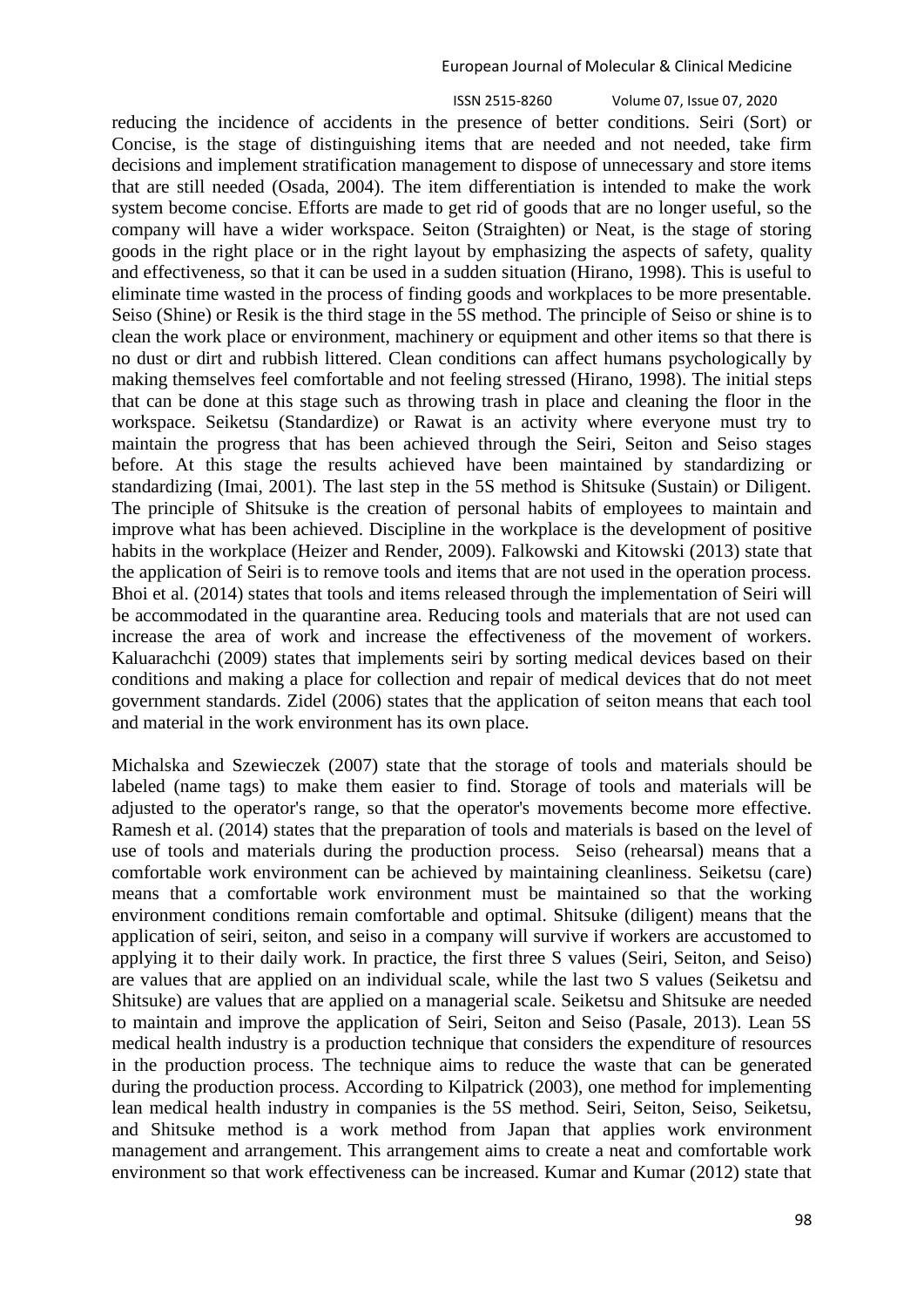ISSN 2515-8260 Volume 07, Issue 07, 2020

implementing 5S can reduce the number of defective products and maximize the use of space in the work environment.

The application of 5S method also instills discipline in workers so that workers have the desire to maintain the tidiness of the work environment. 5S method consists of five methods, namely seiri, seiton, seiso, seiketsu, and shitsuke. Seiri (concise) means that a good work environment is free from excess tools and materials that are not used. Seiton (neat) means that a good layout arrangement for the tools and materials needed in the production process can increase worker effectiveness. Gürel (2013) states that seiri, seiton and seiso must have standards through the application of seiketsu to maintain the continuity of the 5S program. According to Lingareddy et al. (2013), the application of Seiketsu means that everyone must know their respective responsibilities in implementing 5S. One of the things that can be done is to make cleaning the work environment one of the daily work routines. Mallick et al. (2013) states that visual management such as the 5S picket schedule can be used as an effort to implement seiketsu. Kaluarachchi (2009) states that CSHW in Sri Lanka applies seitons by rearranging sterile fabric storage areas, and also provides direction markers for areas in hospitals. Pasale and Bagi (2013b) state that the application of SEISO also includes checking engine cleanliness, light sources, and air ducts. The hygiene facilities needed for the application of seiso include bins, brooms, dust cleaners, and floor mats. Korkut et al. (2008) stated that cleaning the work environment should be done at the beginning of a work shift, the end of a work shift, or after a break. Veža et al (2011) states that an example of applying seiso in the work environment is to use transparent plastic bags as trash bins. The use of transparent plastic bags is considered easier for handling garbage and other impurities compared to using plastic or cardboard boxes. The purpose of this study is to determine the influence of gemba kaizen and Seiri, Seiton, Seiso, Seiketsu, and Shitsukeon business performance. The benefit of this research is to provide an analysis and explanation of the influence of Seiri, Seiton, Seiso, Seiketsu, and Shitsuke on business performance. relationship Seiri and business performance, relationship Seiton and business performance, relationship Seiso and business performance, relationship Seiketsu and business performance, relationship Shiketsu and business performance.

## **II. LITERATURE REVIEW AND HYPOTHESIS DEVELOPMENT**

#### *Relationship Seiri, Seiton, Seiso, Seiketsu and Shitsuke and Business Performance*

According to Ito (2019) shitsuke (discipline) was significantly important in maintaining store cleanliness, especially for toilets; the steps for undertaking a planned change to improve shitsuke involved developing a shared outlook for the business and reaching an agreement on basic processes; and enforcement of 5S and development of effective managers were deemed necessary. Randhawa (2017) 5S is an outstanding Japanese philosophy for the development of any type organization all over the world. This study bring out the concept of 5S, requirements for its holistic implementation, relationship with other lean tools, benefits, success factors and obstacles in 5S implementation. The significant contributions through 5S initiatives in the organization like production, quality, safety and effective utilization of workspace for the sustained organizational improvement have also been highlighted in the study. Randhawa (2017) the implementation of 5S has facilitated medical health industry organizations to accrue significant benefits such as improvement in overall organizational, productivity, quality, safety, employee morale values, effective workspace utilization, and cost optimizations. The results also show the elimination of serious chronic medical health industry system problems such as delays, breakdown, demoralized employees, declining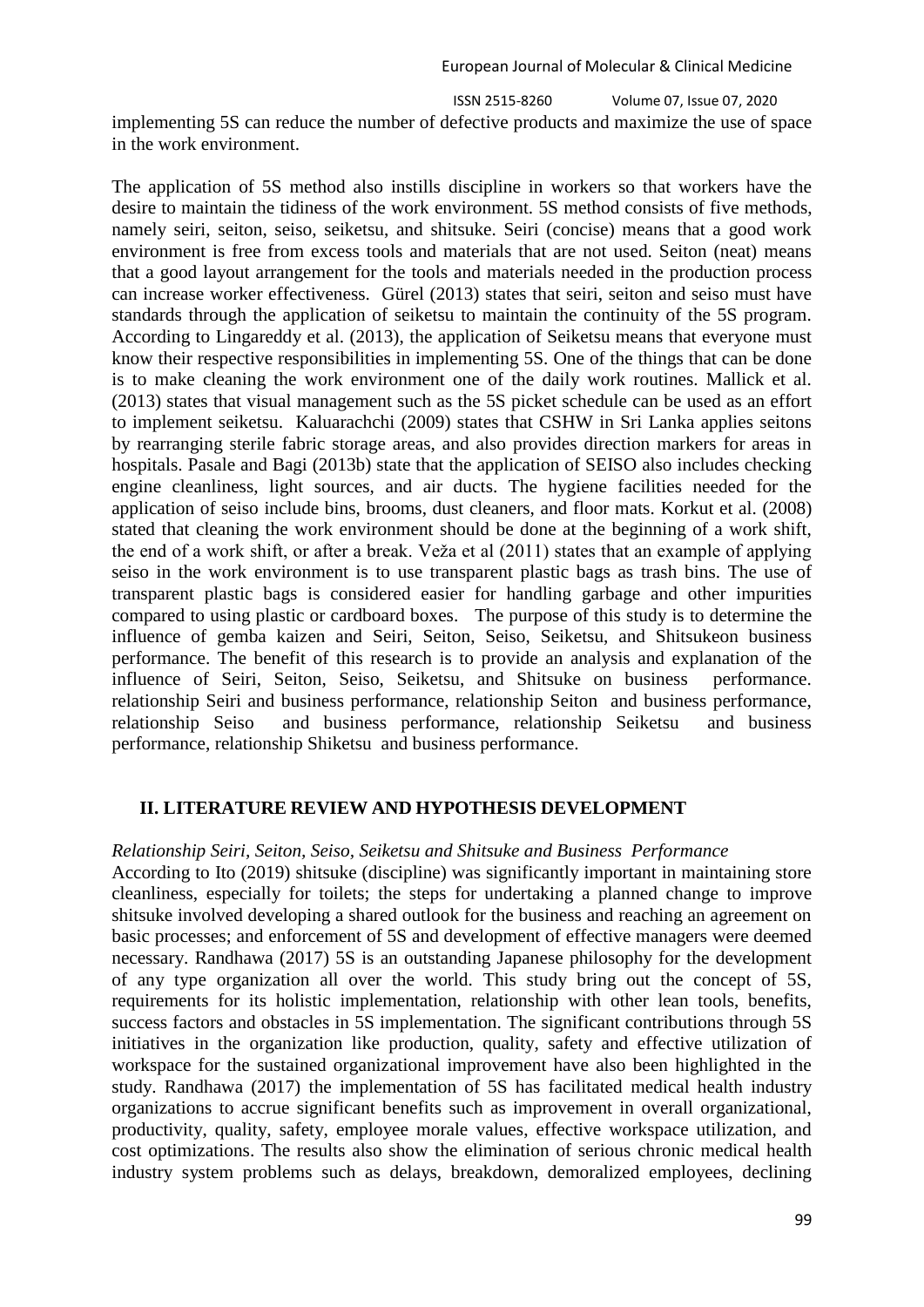profits, and dissatisfied customers through holistic 5S implementation. Ho ( 1996) states that Japanese factories and service organizations are well known for their cleanliness and orderliness. Suggests that this results from their ability to instil a sense of responsibility and discipline into their workers, particularly at plant level. Describes the Japanese 5‐S practice, the logic behind which is that organization, neatness, cleanliness, standardization and discipline at the workplace are basic requirements for producing high‐quality products and services, with little or no waste, while maintaining high levels of productivity. Aims to promote the 5‐S technique and explore the reasons why it has been widely used in Japan as the first step towards TQM in both the medical health industry and services industries. Also discusses the implementation of the 5‐S with the use of two case examples. Randhawa (2017) clearly indicate close association between the significant nine stimulants for 5S implementation and seven crucial business excellence performance parameters. The study also establishes that 5S initiatives can significantly facilitate achievement of business excellence in the medical health industry organizations. Ho (1995) workplaces in Japan are well-known for their cleanliness and orderliness. This results from the Japanese emphasis on training and discipline. The logic behind the 5‐S practice is that organization, neatness, cleanliness, standardization and discipline at the workplace are basic requirements for producing high quality products and services, with little or no waste, while maintaining high levels of productivity. Outlines results of an intensive questionnaire survey on about 3,000 companies in the UK and 200 leading companies in Japan with a response rate of about 12 per cent. Ho (1995) determine whether the Japanese 5‐S practice has a significant contribution to the successful total quality management (TQM) implementation. The main finding from the 205 medical health industry and 106 services firms in the UK as well as 16 leading companies from Japan is that the 5‐S provides an essential total quality environment which is an important base for implementing TOM successfully. Inevitably, TOM training policy should incorporate the 5‐S practice guidelines. Randhawa (2018) that effective practice of 5S program brings considerable level of improvements in the quality, production, cost optimizations, employee's morale values and work culture in the medical health industry industry. The industry accrued both tangible and non-tangible benefits through the holistic adoption of 5S principals. 5S principals have been envisioned to further support other quality improvement programs like lean medical health industry initiatives of the organizations.

According Suarez (2012) a conceptual framework was also established, based on the results of comparing theory and fieldwork: this provides a glimpse into the relationship of the Seiri, Seiton, Seiso, Seiketsu and Shitsuke with other improvement programmes, known as Leanthinking or Lean‐Kaizen, in the organisations analysed. In particular, the framework show the importance between do (way: philosophy) and jyutsu (techniques) during the implantation process of Seiri, Seiton, Seiso, Seiketsu and Shitsuke. Cheng (2018) study identified the following factors in effective and efficient dissemination of 5S-KAIZEN-TQM activities in the Egyptian health sector: restructuring the quality management structure to establish Quality Improvement Teams and Work Improvement Teams in hospitals, generating strong leadership and commitment among leaders, conducting effective in-house trainings on the 5S-KAIZEN-TQM approach, monitoring and following up on 5S-KAIZEN-TQM activities and introducing the 5S-KAIZEN-TQM approach using non-clinical sections, which could also influence the sustainability of the activities. .According to Randhwa (2017) Seiri, Seiton, Seiso, Seiketsu and Shitsuke is an outstanding Japanese philosophy for the development of any type organization all over the world. This study bring out the concept of Seiri, Seiton, Seiso, Seiketsu and Shitsuke, requirements for its holistic implementation, relationship with other lean tools, benefits, success factors and obstacles in Seiri, Seiton, Seiso, Seiketsu and Shitsuke implementation. Randhwa (2017) The significant contributions through 5S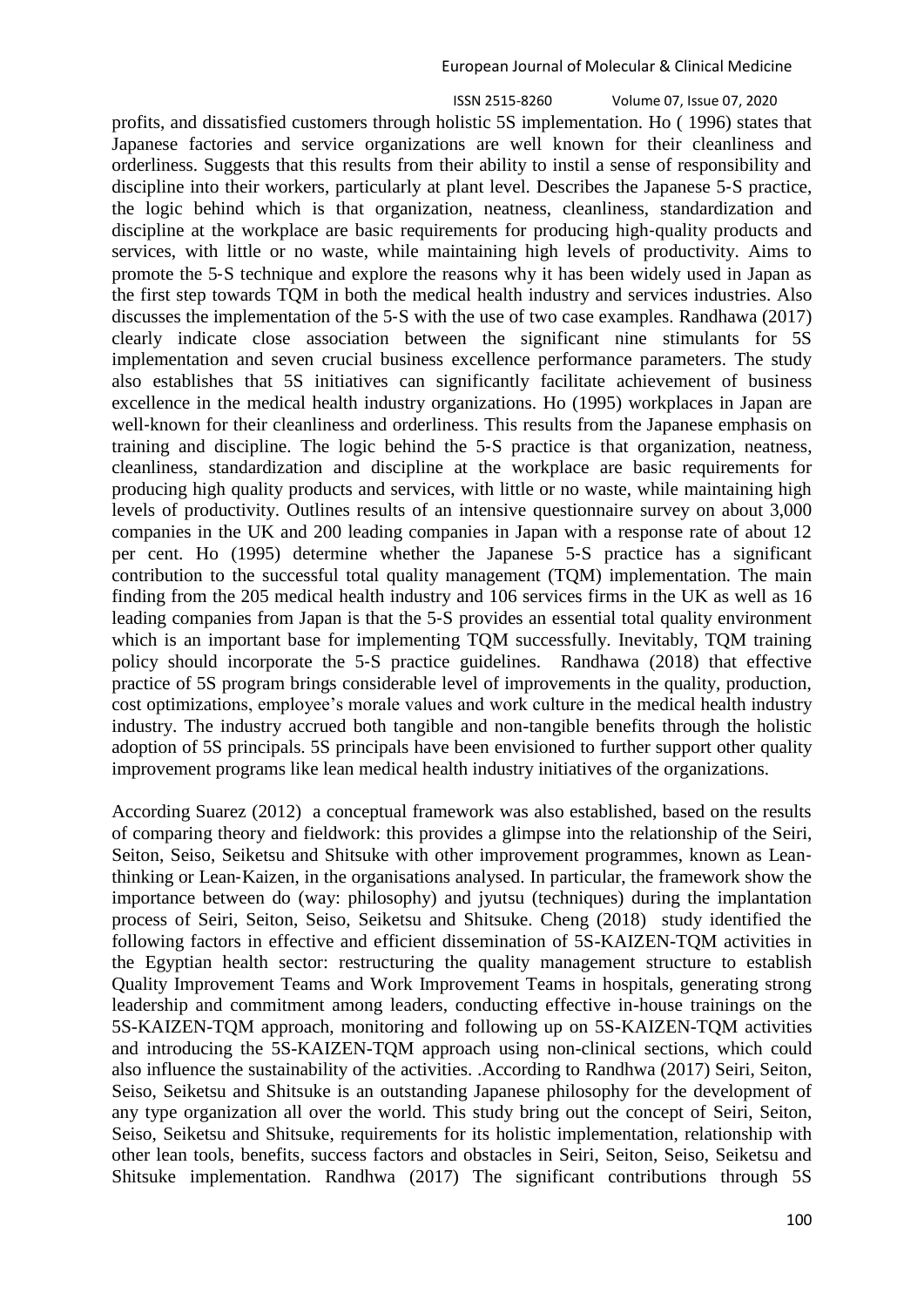initiatives in the organization like production, quality, safety and effective utilization of workspace for the sustained organizational improvement have also been highlighted in the study. According to Enshassi et al (2019) Seiri, Seiton, Seiso, Seiketsu and Shitsuke techniques applied to reduce the causes of accidents that were applicable were cleaning the workplace and removing materials and machines that are not required; conducting accident investigation and root cause analysis programmes; and using safety signs and labels on site. Suarez (2012) based on cross analysis findings, a group of reasons was found for applying the 5Ss in the multinational organisations analysed, along with a group of drivers and inhibitors responsible for enhancing or blocking the successful implementation of the Seiri, Seiton, Seiso, Seiketsu and Shitsuke.

Hypothesis 1 : Seiri has a positive and significant relationship with Business Performance

Hypothesis 2 : Seiton has a positive and significant relationship with Business Performance

Hypothesis 3 : Seiso has a positive and significant relationship with Business Performance

Hypothesis 4 : Seiketsu has a positive and significant relationship with Business Performance

Hypothesis 5 : Shitsuke has a positive and significant relationship with Business Performance

## **III. METHOD**

The type of this research approach is quantitative research. In this study the type of data used is quantitative data.. The confirmatory factor analysis approach is utilized to generate the effective SEM\_5S model. The data have been collected from different medical health industry organizations that have successfully deployed the 5S program by using welldesigned questionnaire for the evaluation of SEM 5S model ( Randhawa, 2017). With the help of a survey, data were collected and analyzed using structural equation modeling (Yadav, 2019).The method used to retrieve data from respondents is to use a questionnaire. For Gemba kaizen variables according to Risma (2008) measured by continuous improvement and improvement while the 5S indicator is 5 indicators namely seiri (concise), seiton (neat), seiso (rehearsal), seiketsu (caring), and shitsuke (diligent). Medical health industry performance variables according to Mangkunegara (2009) are measured by 4 indicators namely quality, quantity, performance of tasks, and responsibilities.



Figure 1. Research Model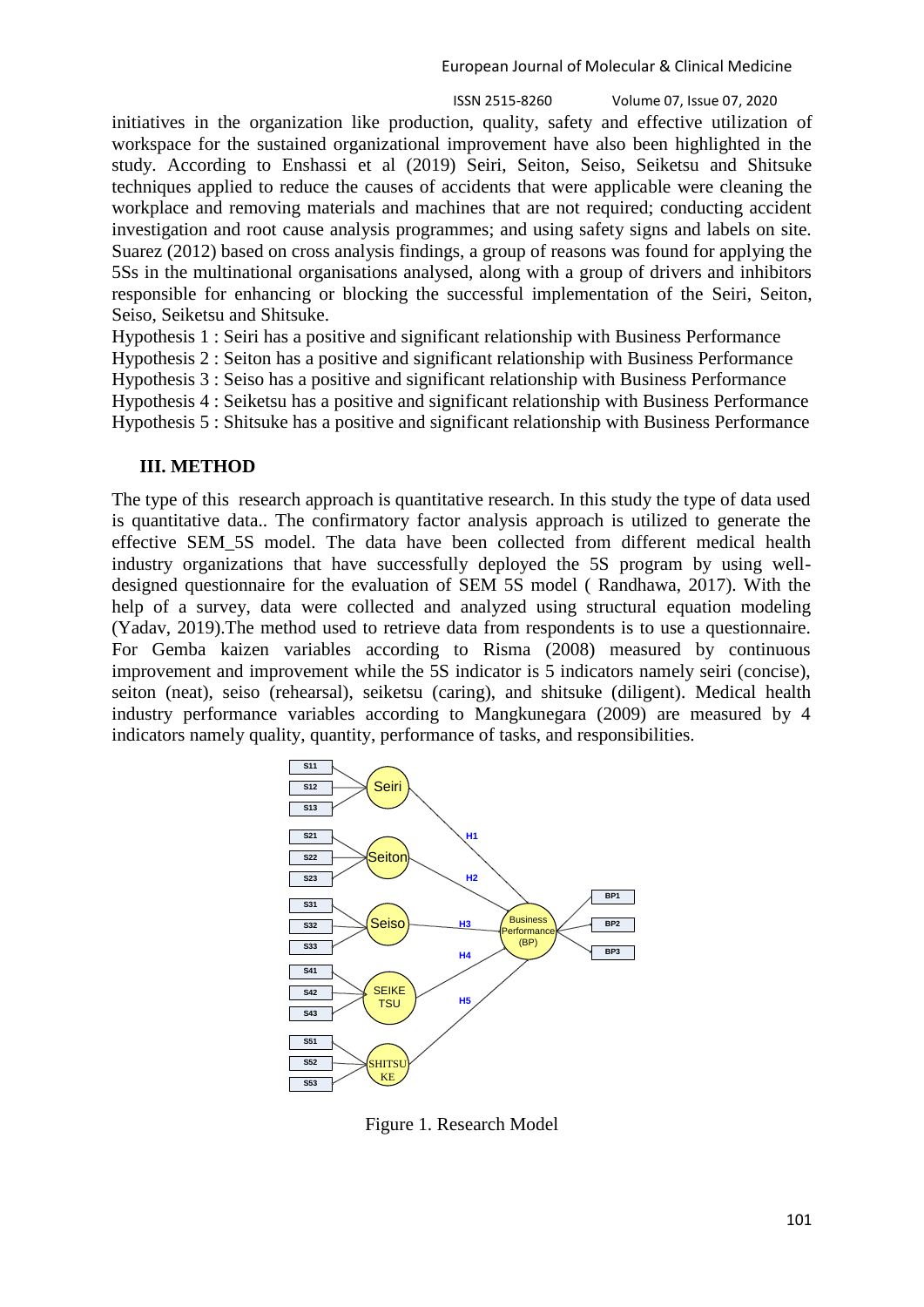H1 : Seiri has significant relationship with Business Performance

H2 : Seiton has significant relationship with Business Performance

H3 : Seiso has significant relationship with Business Performance

H4 : Seiketsu has significant relationship with Business Performance

H5 : Shitsuke has significant relationship with Business Performance

The questionnaire was designed closed except for questions or statements about the identity of respondents in the form of a semi-open questionnaire. Each closed question or statement item is given five answer options i.e. strongly agree (SS) score 5, agree (S) score 4, neutral (N) score 3, disagree (TS) score 2, and strongly disagree (STS) score 1. Case-study methodology was used for the quantitative analysis of self-assessed lean capability scores and key medical health industry performance indicators from medical health industry company.. The research methodology is based on the empirical study of the Indian ceramic industry through a questionnaire specifically developed for the study through literature review and discussions held with practitioners. Exploratory factor analysis, confirmatory factor analysis and structural equation modeling techniques have been used to propose and validate the model. Statistical tools have been used for the statistical analysis of the data ( Singh Sangwan, 2014). The number of respondents used in this study were 240 medical health industry company managers in Indonesia. The sampling technique used in this research method is snowball sampling. The method for processing data is by PLS and using SmartPLS 3.0 . software version as a tool.

| racer 1. Bampic Descriptive information |                 |              |  |  |
|-----------------------------------------|-----------------|--------------|--|--|
| <b>Criteria</b>                         |                 | <b>Total</b> |  |  |
| Age (per April 2020)                    | $<$ 30 years    | 100          |  |  |
|                                         | 30 - 40 years   | 90           |  |  |
|                                         | $> 40$ years    | 50           |  |  |
| <b>Work Period</b>                      | $<$ 5 years     | 120          |  |  |
|                                         | $5-10$ years    | 60           |  |  |
|                                         | $> 10$ years    | 60           |  |  |
| <b>Highest Education</b>                | Bachelor degree | 160          |  |  |
|                                         | Magister degree | 80           |  |  |
|                                         |                 |              |  |  |

Tabel 1. Sample Descriptive Information

The total of respondents used in this study were 240 medical health industry company managers in Indonesia. The distribution of respondents' are 100 respondents below the age of 30, then 90 respondents to 40 years old and 50 respondents above the age of 40. Work periods under 5 years are 120 respondents, between 5 to 10 years are 60 respondents and above 10 years are 60 respondents. The level of education for bachelor degree are 60 respondents. and master degree is 80 respondents..

## **III. RESULT AND DISCCUSION**

The results of the PLS analysis can be used to test the research hypothesis if all the indicators in the PLS model have met the requirements of convergent validity, discriminant validity and reliability testing. Partial least squares structural equation modelling (PLS-SEM) is used to analyse the lean implementation–performance relationship (Kovács, 2020). Lin (2019) establishes the mechanism model of medical health industry transformation and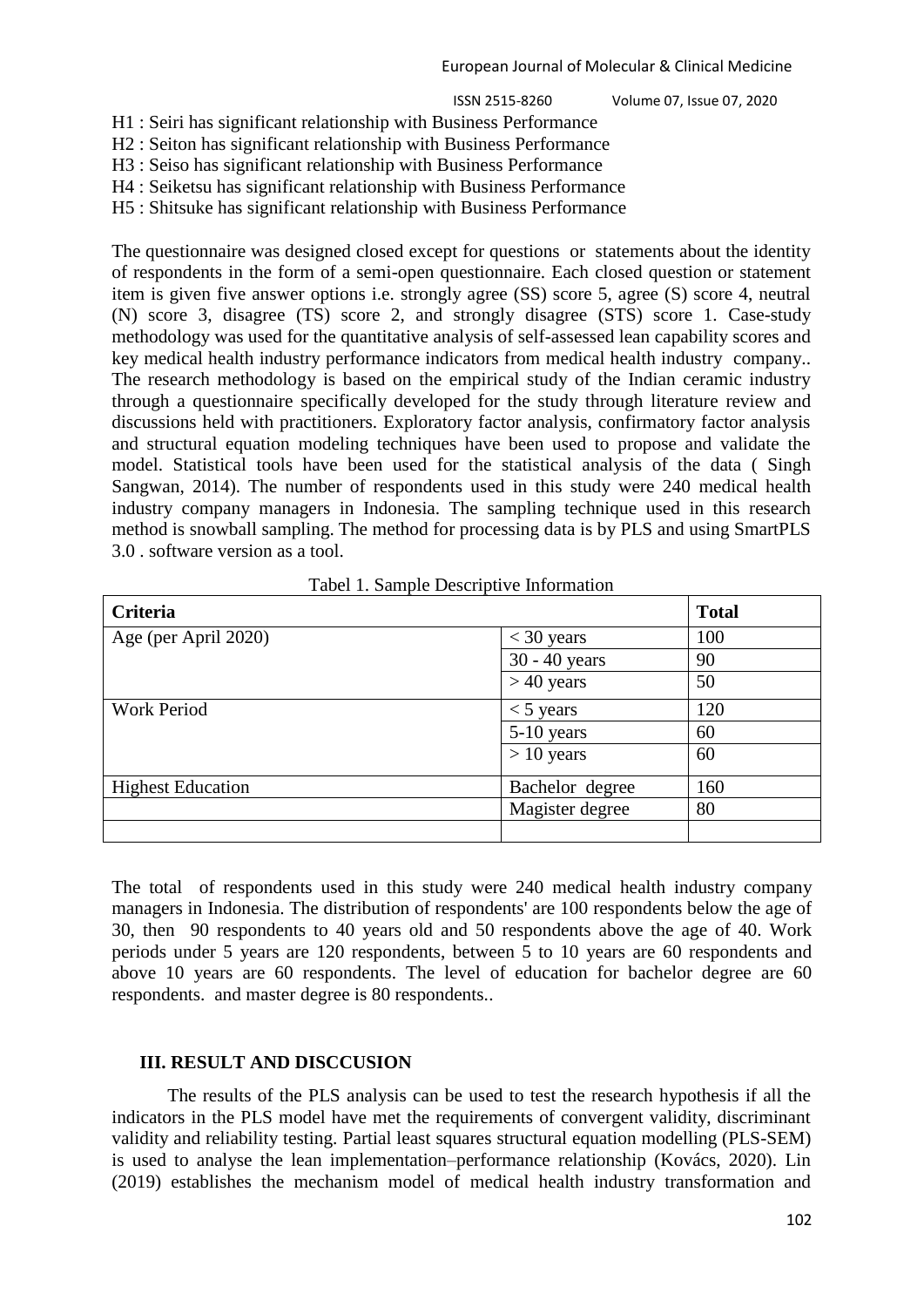ISSN 2515-8260 Volume 07, Issue 07, 2020

upgrading based on the partial least squares approach to structural equation modeling. Convergent validity test is done by looking at the loading factor value of each indicator to the construct. For most references, a factor weight of 0.5 or more is considered to have validation that is strong enough to explain latent constructs (Chin, 1998; Ghozali, 2014; Hair et al., 2010).



Figure 2. Research Model Result

In this research the minimum limit on the size of the loading factor received was 0.5, with the requirement that the AVE value of each construct  $0.5$  (Ghozali, 2014). Based on the results of SmartPLS 3.0 processing and after issuing indicators or items that do not meet the requirements, as the results are shown in Figure 2, then now all indicators have a loading factor value above 0.5. Thus, the convergent validity of this research model has fulfilled the requirements. The value of loadings, Cronbach's alpha, composite reliability and AVE for each complete construct can be seen in the following Table 2:

Tabel 2. Items Loadings, Cronbach's Alpha, Composite Reliability, and Average Variance Extracted (AVE)

| Variables | Items            | Loadings | Cronbach's<br>Alpha | Composite<br>Reliability | <b>AVE</b> |
|-----------|------------------|----------|---------------------|--------------------------|------------|
| Seiri     | <b>S11</b>       | 0.634    | 0.745               | 0.721                    | 0.734      |
|           | S <sub>12</sub>  | 0.457    |                     |                          |            |
|           | S <sub>13</sub>  | 0.567    |                     |                          |            |
| Seiton    | S <sub>21</sub>  | 0.623    | 0.765               | 0.876                    | 0.621      |
|           | S <sub>21</sub>  | 0.435    |                     |                          |            |
|           | S <sub>2</sub> 3 | 0.521    |                     |                          |            |
| Seiso     | S31              | 0.589    | 0.743               | 0.776                    | 0.768      |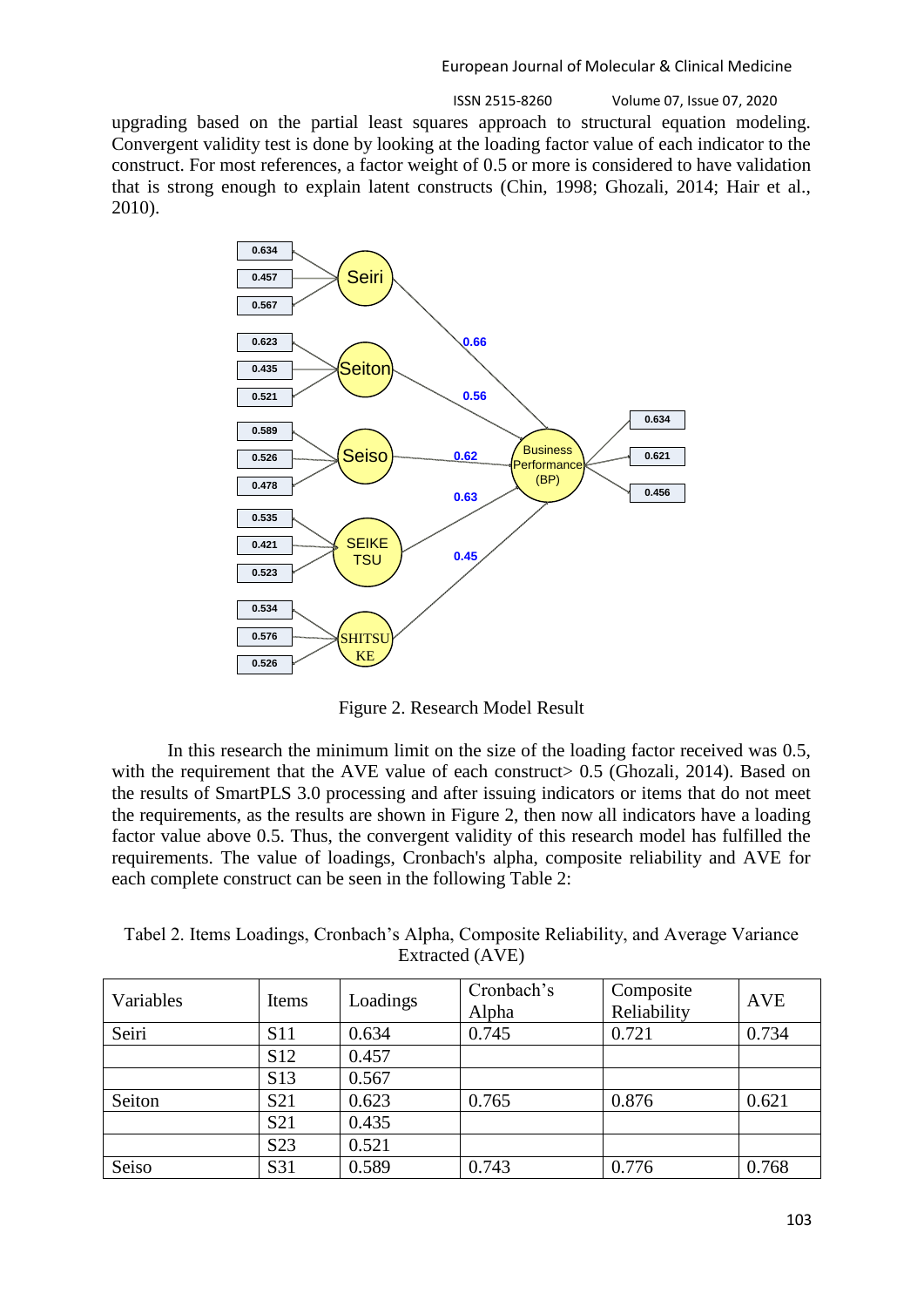|                 | S31             | 0.526 |       |       |       |
|-----------------|-----------------|-------|-------|-------|-------|
|                 | S33             | 0.478 |       |       |       |
| Seiketsu        | S41             | 0.535 | 0.722 | 0.768 | 0.654 |
|                 | S41             | 0.421 |       |       |       |
|                 | S43             | 0.523 |       |       |       |
| Shitsuke        | S51             | 0.534 | 0.711 | 0.876 | 0.613 |
|                 | S51             | 0.576 |       |       |       |
|                 | S53             | 0.526 |       |       |       |
| <b>Business</b> | BP1             | 0.634 | 0.714 | 0.712 | 0.610 |
| Performance     | BP <sub>2</sub> | 0.621 |       |       |       |
|                 | BP <sub>3</sub> | 0.456 |       |       |       |

ISSN 2515-8260 Volume 07, Issue 07, 2020

Discriminant validity testing is carried out to ensure that each concept of each latent variable is different from the other latent variables. The model has good discriminant validity if the AVE squared value of each exogenous construct exceeds the correlation between the construct and the other construct (Ghozali, 2014). The results of discriminant validity testing using AVE squared values are by looking at the Fornell-Larcker Criterion Value obtained as follows:

#### Table 3. Discriminant Validity

| Variables                 | Seiri | Seiso | Seiton | Seiketsu | Shitsuke | <b>BP</b> |
|---------------------------|-------|-------|--------|----------|----------|-----------|
| Seiri                     | 0.722 |       |        |          |          |           |
| Seiso                     | 0.712 | 0.713 |        |          |          |           |
| Seiton                    | 0.713 | 0.734 | 0.741  |          |          |           |
| Seiketsu                  | 0.754 | 0.725 | 0.734  | 0.778    |          |           |
| Shitsuke                  | 0.718 | 0.701 | 0.704  | 0.708    | 0.759    |           |
| Business Performance (BP) | 0.714 | 0.712 | 0.745  | 0.713    | 0.707    | 0.709     |
|                           |       |       |        |          |          |           |

#### Table 4. Collinearity Statistics (VIF)

| <b>Variables</b>          | <b>Company Performance</b> |  |  |
|---------------------------|----------------------------|--|--|
|                           |                            |  |  |
| Seiri                     | 2.023                      |  |  |
| Seiso                     | 2.245                      |  |  |
| Seiton                    | 2.045                      |  |  |
| Seiketsu                  | 2.078                      |  |  |
| Shitsuke                  | 2.345                      |  |  |
| Business Performance (BP) | 2.342                      |  |  |

The results of the discriminant validity test in Table. 3 above show that all constructs have a AVE square root value above the correlation value with other latent constructs (through the Fornell-Larcker criteria). Similarly, the cross-loading value of all items from one indicator is greater than the other indicator items as mentioned in Table 4, so it can be concluded that the model has met the discriminant validity (Fornell & Larcker, 1981). Next, collinearity evaluation is carried out to find out whether there is collinearity in the model. To find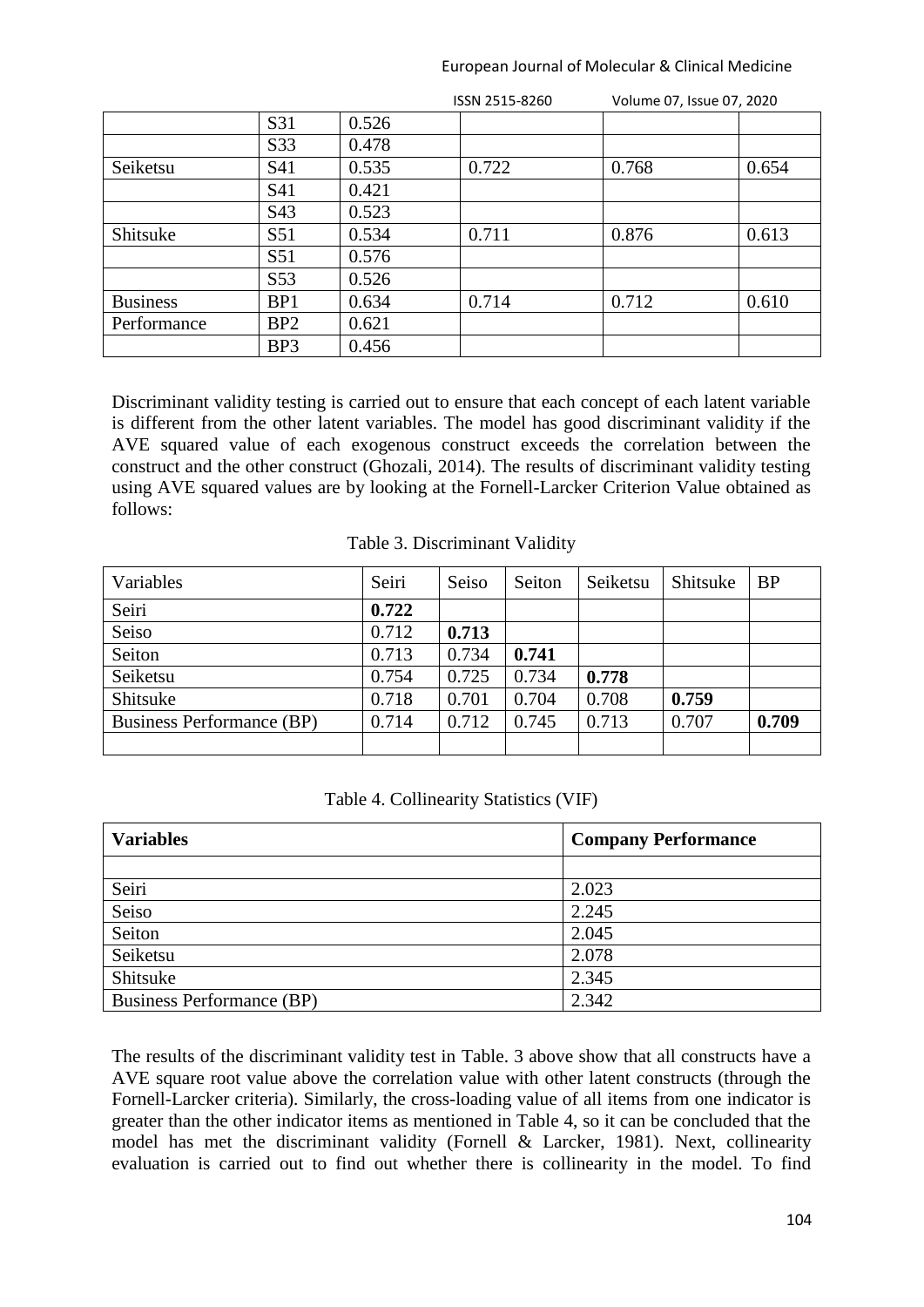ISSN 2515-8260 Volume 07, Issue 07, 2020

collinearity, VIF calculation is needed for each construct. If the VIF score is higher than 5, then the model has collinearity (Hair et al., 2014). As shown in Table 4, all VIF scores are less than 5, meaning that this model does not have collinearity.

Construct reliability can be assessed from the value of Cronbach's alpha and composite reliability of each construct. The recommended composite reliability and Cronbach's alpha values are more than 0.7 (Ghozali, 2014). The reliability test results in Table 2 above show that all constructs have composite reliability and Cronbach's alpha values greater than  $0.7$  ( $>$ 0.7). In conclusion, all constructs have met the required reliability.

## *Hypothese Testing*

Hypothesis testing in PLS is also called the inner model test. The effect test is carried out using the t-statistic test in the partial least squared (PLS) analysis model using the help of SmartPLS 3.0 software. With the boothstrapping technique, R Square values and significance test values are obtained as in the table below:

|                          | Table 5. R Square Value |                          |  |
|--------------------------|-------------------------|--------------------------|--|
|                          | <b>R</b> Square         | <b>R</b> Square Adjusted |  |
| Business Performance (P) | 0.734                   | 0.701                    |  |

 $T$  11  $\epsilon$  D  $\alpha$   $V1$ 

| <b>Hypotheses</b> | <b>Relationship</b>       | <b>Beta</b> | <b>SE</b> | <b>T</b> Statistics | <b>P-Values</b> | <b>Decision</b> |
|-------------------|---------------------------|-------------|-----------|---------------------|-----------------|-----------------|
| H1                | Seiri $\rightarrow$ BP    | 0.661       | 0.063     | 3.012               | 0.002           | Supported       |
| H <sub>2</sub>    | $Seiso->BP$               | 0.560       | 0.054     | 3.121               | 0.001           | Supported       |
| H <sub>3</sub>    | Seiton $\rightarrow$ BP   | 0.621       | 0.068     | 3.067               | 0.003           | Supported       |
| H <sub>4</sub>    | Seiketsu $\rightarrow$ BP | 0.630       | 0.062     | 3.134               | 0.001           | Supported       |
| H <sub>5</sub>    | Shitsuke $\rightarrow$ BP | 0.450       | 0.069     | 3.178               | 0.003           | Supported       |

## Table 6. Hypotheses Testing

Based on Table 5 above, the R Square value of Business Performance (BP ) is 0.734 which means that the variable Business Performance (P) can be explained by 5S at 73.4%, while the remaining 26.6% is explained by other variables not discussed in this study

## *H1 : Seiri has positive and significant relationship with Business Performance*

Based on the test results and summaries in Table 6, for Hypothesis 1 (H1) beta value is 0.661, SE is 0.063, t statistics is 3.012 and p values is 0.002 so this research concludes that Seiri has a positive and significant effect on Business Performance so H1 is accepted. These results are in line with Purwanto (2019) that 5S Seiri has a positive and significant effect with Company Performance, Asbari (2019) that 5S Seiri has a positive and significant effect with Employee Performance, Santoso (2019) that 5S Seiri has a positive and significant effect with Business Performance. Moriones et al (2020) that application of 5S Seiri has a positive and significant effect with Company Performance , Randhawa et al (2017) implementation of 5S Seiri has a positive and significant effect with Company Performance, Gupta et al (2015)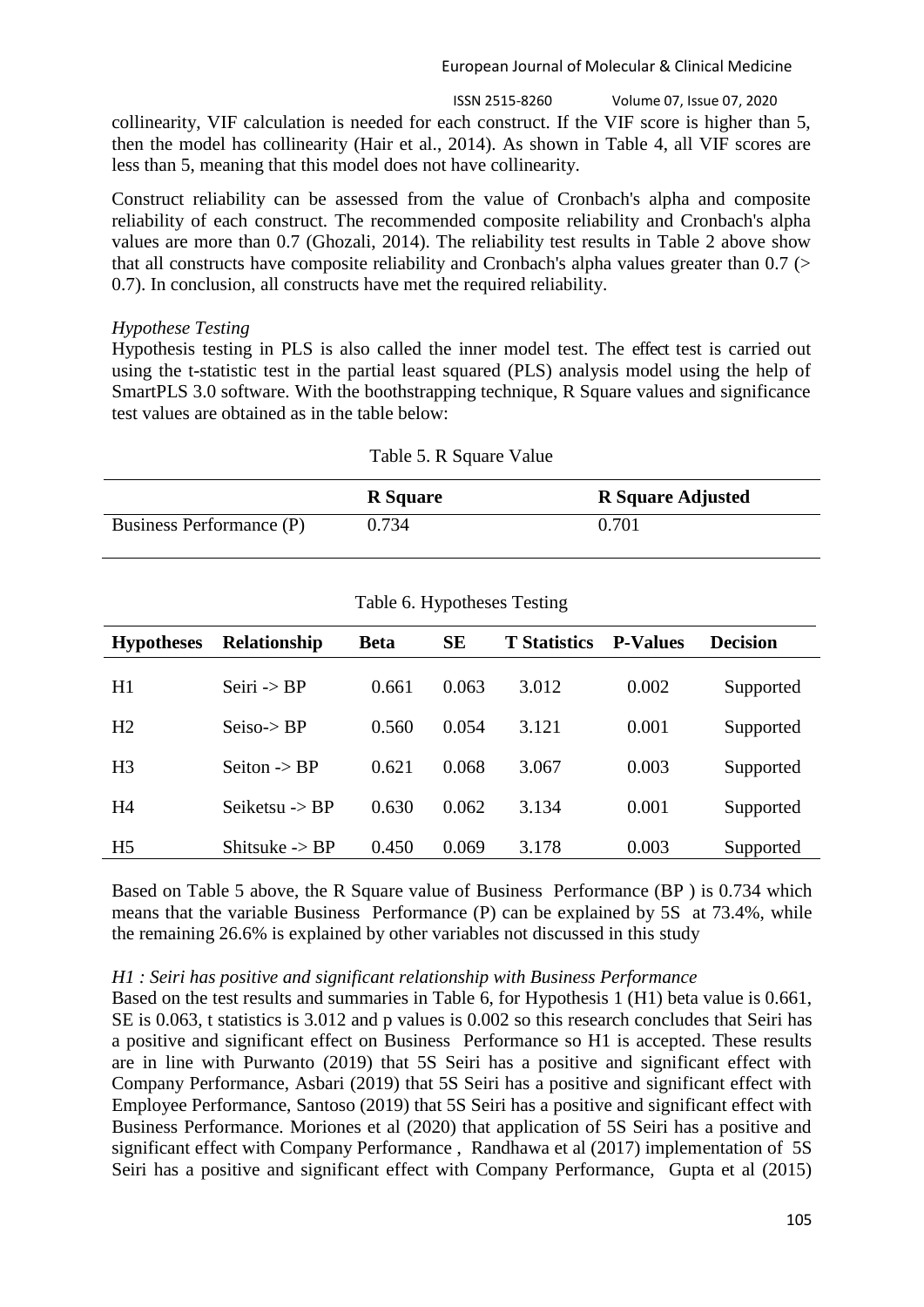ISSN 2515-8260 Volume 07, Issue 07, 2020

implementation of 5S Seiri has a positive and significant effect with business Performance , Attri et al (2017) 5S Seiri has a positive and significant effect with employee performance.

## *H2 : Seiso has positive and significant relationship with Business Performance*

Based on the test results and summaries in Table 6, for Hypothesis 2 (H2) beta value is 0.560, SE is 0.054, t statistics is 3.121 and p values is 0.001 so this research concludes that Seiso has a positive and significant effect on Business Performance so H2 is accepted. These results are in line with Moriones et al (2020) that application of 5S Seiso has a positive and significant effect with Company Performance , According Randhawa et al (2017) implementation of 5S Seiso has a positive and significant effect with Company Performance, Gupta et al (2015) implementation of 5S Seiso has a positive and significant effect with business Performance , Attri et al (2017) 5S Seiso has a positive and significant effect with employee performance. Purwanto (2019) that 5S Seiso has a positive and significant effect with company Performance, According Asbari (2019) that 5S Seiso has a positive and significant effect with Employee Performance, According Santoso (2019) that 5S Seiso has a positive and significant effect with Business Performance.

## *H3 : Seiton has positive and significant relationship with Business Performance*

Based on the test results and summaries in Table 6, for Hypothesis 3 (H3) beta value is 0.621, SE is 0.068, t statistics is 3.067 and p values is 0.003 so this research concludes that Seiton has a positive and significant effect on Business Performance so H3 is accepted. These results are in line with Attri et al (2017) 5S Seiton has a positive and significant effect with employee performance. Purwanto (2019) that 5S Seiton has a positive and significant effect with Company Performance, According to Asbari (2019) that 5S Seiton has a positive and significant effect with Employee Performance, Santoso (2019) that 5S Seiton has a positive and significant effect with Business Performance. According to Moriones et al (2020) that application of 5S Seiton has a positive and significant effect with Company Performance , According to Randhawa et al (2017) implementation of 5S Seiton has a positive and significant effect with Company Performance, According to Gupta et al (2015) implementation of 5S Seiton has a positive and significant effect with business Performance ,

# *H4 : Seiketsu has positive and significant relationship with Business Performance*

Based on the test results and summaries in Table 6, for Hypothesis 3 (H4) beta value is 0.630, SE is 0.062, t statistics is 3.134 and p values is 0.001 so this research concludes that Seiketsu has a positive and significant effect on Business Performance so H4 is accepted. These results are in line with Santoso (2019) that 5S Seiketsu has a positive and significant effect with Business Performance. According to Moriones et al (2020) that application of 5S Seiketsu has a positive and significant effect with Company Performance , According to Randhawa et al (2017) implementation of 5S Seiketsu has a positive and significant effect with Company Performance, According to Gupta et al (2015) implementation of 5S Seiketsu has a positive and significant effect with business Performance , According to Attri et al (2017) 5S Seiketsu has a positive and significant effect with employee performance. Purwanto (2019) that 5S Seiketsu has a positive and significant effect with Company Performance, According to Asbari (2019) that 5S Seiketsu has a positive and significant effect with Employee Performance.

## *H5 : Shitsuke has positive and significant relationship with Business Performance*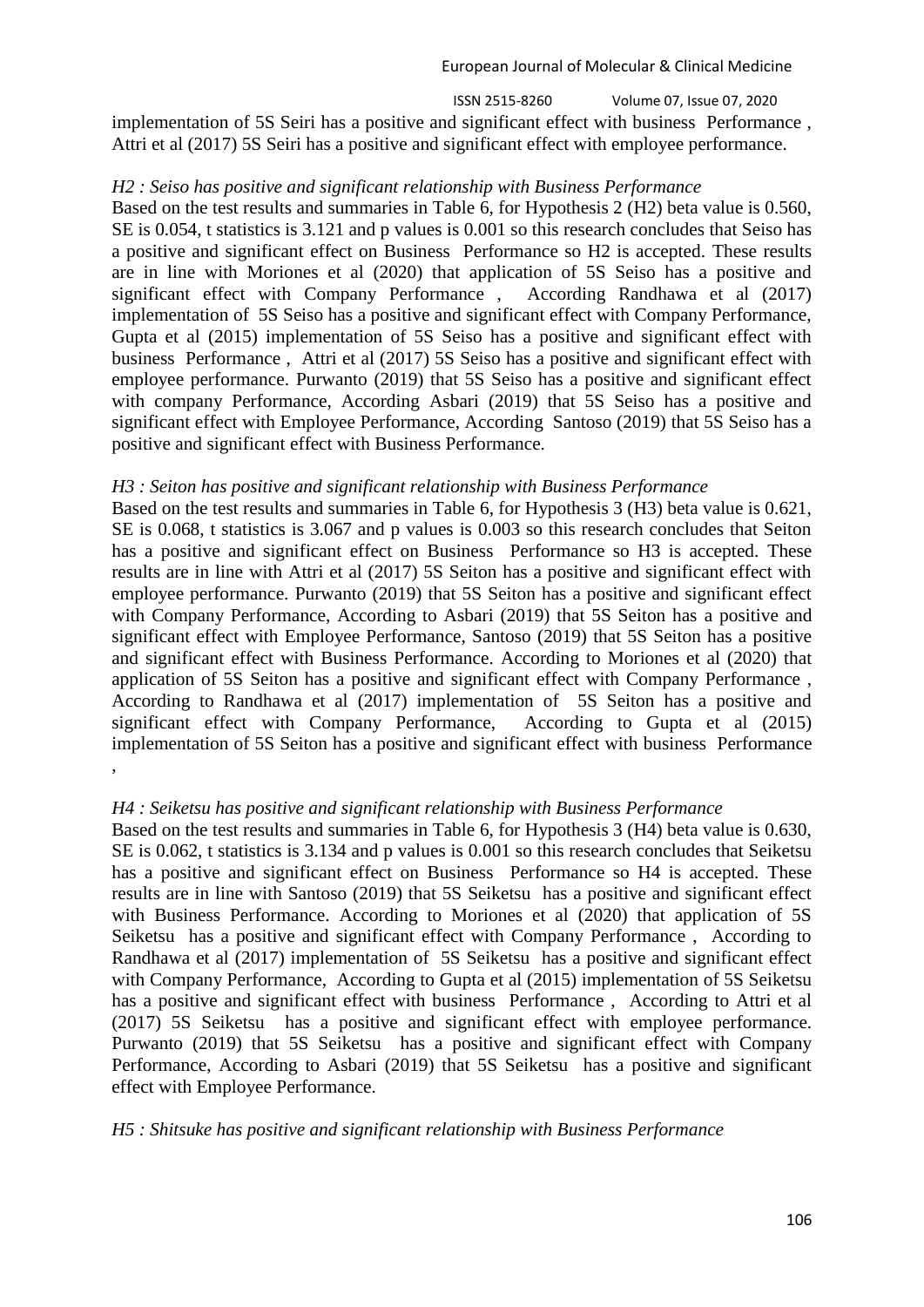Based on the test results and summaries in Table 6, for Hypothesis 3 (H5) beta value is 0.450, SE is 0.069, t statistics is 3.178 and p values is 0.003 so this research concludes that Shitsuke has a positive and significant effect on Business Performance so H5 is accepted.

These results are in line with According to Moriones et al (2020) that application of 5S Shitsuke has a positive and significant effect with Company Performance , According to Randhawa et al (2017) implementation of 5S Shitsuke has a positive and significant effect with Company Performance, According to Gupta et al (2015) implementation of 5S Shitsuke has a positive and significant effect with business Performance , According to Attri et al (2017) 5S Shitsuke has a positive and significant effect with employee performance. Purwanto (2019) that 5S Shitsuke has a positive and significant effect with Company Performance, According to Asbari (2019) that 5S Shitsuke has a positive and significant effect with Employee Performance. Santoso (2019) that 5S Shitsuke has a positive and significant effect with Business Performance.

According to Asbari (2020) the significant contributions through Seiri, Seiton, Seiso, Seiketsu, and Shitsuke initiatives in the organization like production, quality, safety and effective utilization of workspace for the sustained organizational improvement have also been highlighted in the study. Randhawa et al (2018) the empirical results of the study have revealed that effective practice of 5S program brings considerable level of improvements in the quality, production, cost optimizations, employee's morale values and work culture in the medical health industry industry. The industry accrued both tangible and non-tangible benefits through the holistic adoption of 5S principals. 5S principals have been envisioned to further support other quality improvement programs like lean medical health industry initiatives of the organizations. According to Moriones et al (2020) the existence of a positive relationship between the use of Seiri, Seiton, Seiso, Seiketsu, and Shitsuke and some contextual factors such as size, the integration of the plant in a multinational group, the type of product manufactured, the technology used and the quality programmes in the plant. Moreover, Seiri, Seiton, Seiso, Seiketsu, and Shitsuke is positively related to some operational performance measures, especially those referring to quality and productivity. Asbari (2020) the application of Seiri, Seiton, Seiso, Seiketsu, and Shitsuke has a positive effect on company performance, consistent application of 5S can make company performance increase.

According to Purwanto (2020) the application of Seiri, Seiton, Seiso, Seiketsu, and Shitsuke consistently has a significant and positive effect on industry performance, the application of 5S can improve industry performance. Santoso (2019) the application of Seiri, Seiton, Seiso, Seiketsu, and Shitsukehas a significant and positive effect on employee performance, the application of kaizen can improve employee performance. Randhawa et al (2017) association between the significant nine stimulants for 5S implementation and seven crucial business excellence performance parameters. Seiri, Seiton, Seiso, Seiketsu, and Shitsuke initiatives can significantly facilitate achievement of business excellence in the medical health industry organizations. Randhawa et al (2017) 5S is an outstanding Japanese philosophy for the development of any type organization all over the world. the concept of 5S, requirements for its holistic implementation, relationship with other lean tools, benefits, success factors and obstacles in 5S implementation. Randhawa et al (2017) the majority of organizations have shown total commitment toward the implementation and objective realization of Seiri, Seiton, Seiso, Seiketsu, and Shitsukequality policy at all levels in the organizations. The implementation of 5S has facilitated medical health industry organizations to accrue significant benefits such as improvement in overall organizational, productivity, quality, safety, employee morale values, effective workspace utilization, and cost optimizations. 5S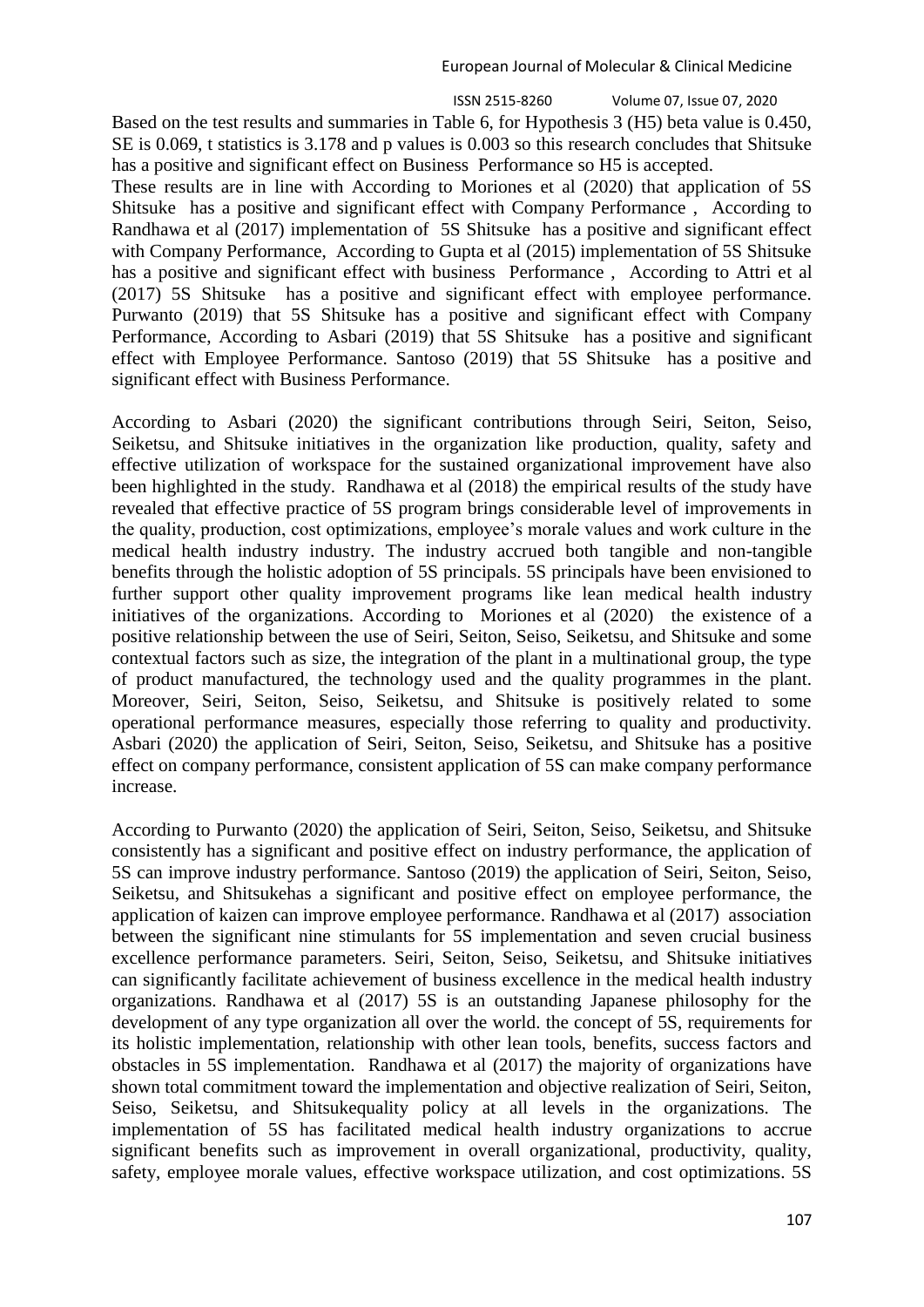also show the elimination of serious chronic medical health industry system problems such as delays, breakdown, demoralized employees, declining profits, and dissatisfied customers through holistic

According to Asbari (2020) the significant contributions through Seiri, Seiton, Seiso, Seiketsu, and Shitsuke initiatives in the organization like production, quality, safety and effective utilization of workspace for the sustained organizational improvement have also been highlighted in the study. Randhawa et al (2018) the empirical results of the study have revealed that effective practice of 5S program brings considerable level of improvements in the quality, production, cost optimizations, employee's morale values and work culture in the medical health industry industry. The industry accrued both tangible and non-tangible benefits through the holistic adoption of 5S principals. 5S principals have been envisioned to further support other quality improvement programs like lean medical health industry initiatives of the organizations. implementation. Randhawa et al (2017) during the implementation of 5S program, leading to attainment of high level of melioration in the BEPP. SEM has been deployed to evaluate the original and modification indices of the model, which further establishes the improvement in SEM's effectiveness. The model establishes the significant impact of Seiri, Seiton, Seiso, Seiketsu, and Shitsukeimplementation on business excellence of medical health industry organization. Gupta et al (2015) implementation of Seiri, Seiton, Seiso, Seiketsu, and Shitsukeresulted in overall improvement of the organization. With the implementation of Seiri, Seiton, Seiso, Seiketsu, and Shitsukemajor benefits in the form of tool searching time have been achieved. Tool searching time from shop floor has been reduced from 30 minutes to 5 minutes. Attri et al (2017) several key barriers which have high driving power and weak dependence power. In this concern, these barriers entail extreme care and handling for successful implementation of Seiri, Seiton, Seiso, Seiketsu, and Shitsuke. Financial constraints, lack of top management commitment, and no proper vision and mission are found to be the key barriers.

## **IV. CONCLUSION**

This research concludes that implementation of Seiri has a positive and significant effect on Business Performance. Implementation of Seiton has a positive and significant effect on Business Performance. Implementation of Seiso, has a positive and significant effect on Business Performance. Implementation of Seiketsu has a positive and significant effect on Business Performance. Implementation of Shitsuke has a positive and significant effect on Business Performance. The majority of organizations have shown total commitment toward the implementation and objective realization of Seiri, Seiton, Seiso, Seiketsu, and Shitsuke quality policy at all levels in the organizations. The implementation of Seiri, Seiton, Seiso, Seiketsu, and Shitsuke has facilitated medical health industry organizations to accrue significant benefits such as improvement in overall organizational, productivity, quality, safety, employee morale values, effective workspace utilization, and cost optimizations. The results also show the elimination of serious chronic medical health industry system problems such as delays, breakdown, demoralized employees, declining profits, and dissatisfied customers through holistic 5S implementation. In the medical health industry, corporate growth and profitability are more challenging than ever before. The company reviewed in this study has been and is currently suffering tremendous growing pains with poor record of profitability. the significant contributions through Seiri, Seiton, Seiso, Seiketsu, and Shitsuke initiatives in the organization like production, quality, safety and effective utilization of workspace for the sustained organizational improvement. Some of the tasks involved in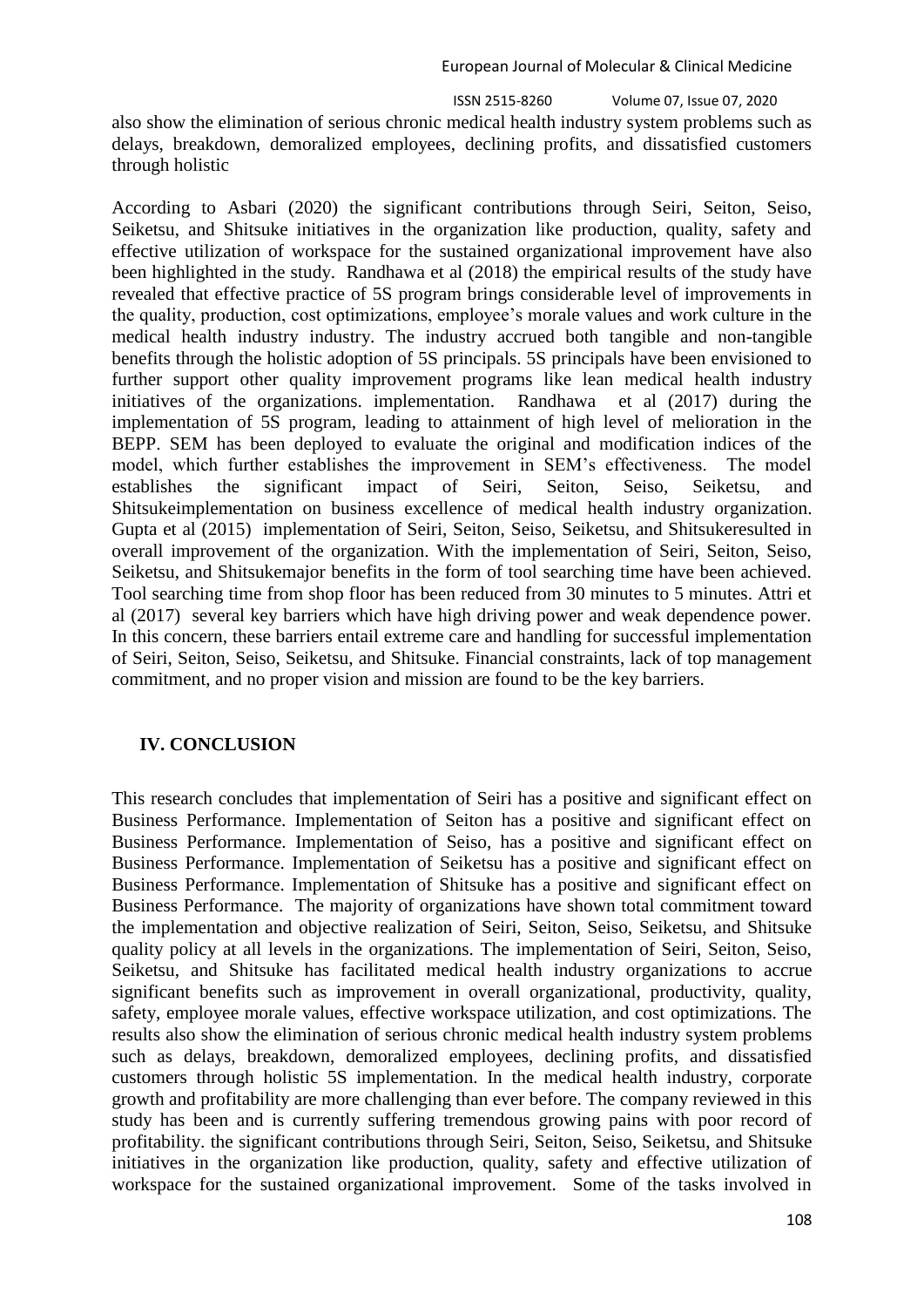ISSN 2515-8260 Volume 07, Issue 07, 2020

identifying opportunities for improving operational efficiencies included analysis of current business processes, identification of non‐value‐added activities including wastes and proposing process changes. that effective practice of Seiri, Seiton, Seiso, Seiketsu, and Shitsuke program brings considerable level of improvements in the quality, production, cost optimizations, employee's morale values and work culture in the medical health industry industry . The implementation of 5S has facilitated medical health industry organizations to accrue significant benefits such as improvement in overall organizational, productivity, quality, safety, employee morale values, effective workspace utilization, and cost optimizations. 5S also show the elimination of serious chronic medical health industry system problems such as delays, breakdown, demoralized employees, declining profits, and dissatisfied customers through holistic . If properly implemented, Kaizen model can substantially contribute to continuous improvement and, thus, drive organizations for high competitiveness without a need for major investment. The limitation of this study is the small number of respondents so the results of the study may not be generalized to other places.

# **V. REFERENCES**

- [1.] Al Smadi, S. (2009), "Kaizen strategy and the drive for competitiveness: challenges and opportunities", Competitiveness Review, Vol. 19 No. 3, pp. 203-211. <https://doi.org/10.1108/10595420910962070>
- [2.] Arya, A.K. and Choudhary, S. (2015), "Assessing the application of Kaizen principles in Indian small-scale industry", International Journal of Lean Six Sigma, Vol. 6 No. 4, pp. 369-396. https://doi.org/10.1108/IJLSS-11-2014-0033
- [3.] Chan, C.O. and Tay, H.L. (2018), "Combining lean tools application in kaizen: a field study on the printing industry", International Journal of Productivity and Performance Management, Vol. 67 No. 1, pp. 45-65.<https://doi.org/10.1108/IJPPM-09-2016-0197>
- [4.] Chiarini, A., Baccarani, C. and Mascherpa, V. (2018), "Lean production, Toyota Production System and Kaizen philosophy: A conceptual analysis from the perspective of Zen Buddhism", The TQM Journal, Vol. 30 No. 4, pp. 425-438. https://doi.org/10.1108/TQM-12-2017-0178
- [5.] Cheng, L.J. (2018), "Implementing Six Sigma within Kaizen events, the experience of AIDC in Taiwan", The TQM Journal, Vol. 30 No. 1, pp. 43-53. https://doi.org/10.1108/TQM-02-2017-0017
- [6.] Bortolotti, T., Boscari, S., Danese, P., Medina Suni, H.A., Rich, N. and Romano, P. (2018), "The social benefits of kaizen initiatives in healthcare: an empirical study", International Journal of Operations & Production Management, Vol. 38 No. 2, pp. 554- 578. https://doi.org/10.1108/IJOPM-02-2017-0085
- [7.] Cheser, R.N. (1998), "THE EFFECT OF JAPANESE KAIZEN ON EMPLOYEE MOTIVATION IN U.S. MEDICAL HEALTH INDUSTRY", The International Journal of Organizational Analysis, Vol. 6 No. 3, pp. 197-217. <https://doi.org/10.1108/eb028884>
- [8.] Doolen, T.L., Van Aken, E.M., Farris, J.A., Worley, J.M. and Huwe, J. (2008), "Kaizen events and organizational performance: a field study", International Journal of Productivity and Performance Management, Vol. 57 No. 8, pp. 637-658. <https://doi.org/10.1108/17410400810916062>
- [9.] Enshassi, A., Saleh, N. and Mohamed, S. (2019), "Application level of lean construction techniques in reducing accidents in construction projects", Journal of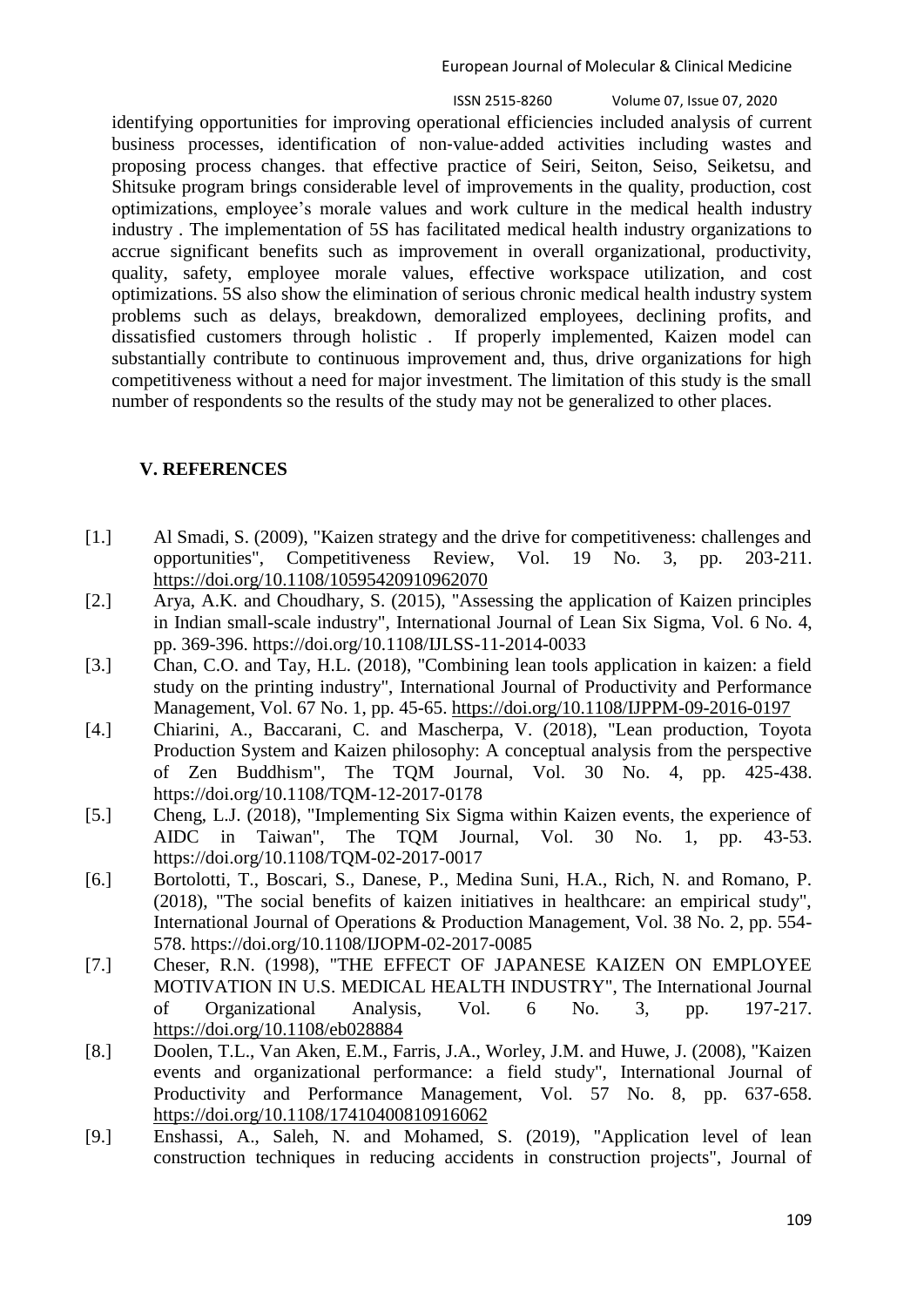Financial Management of Property and Construction, Vol. 24 No. 3, pp. 274-293. <https://doi.org/10.1108/JFMPC-08-2018-0047>

- [10.] Fonseca, L.M. and Domingues, J.P. (2018), "The best of both worlds? Use of Kaizen and other continuous improvement methodologies within Portuguese ISO 9001 certified organizations", The TQM Journal, Vol. 30 No. 4, pp. 321-334. <https://doi.org/10.1108/TQM-12-2017-0173>
- [11.] Kumar Arya, A. and Kumar Jain, S. (2014), "Impacts of Kaizen in a small-scale industry of India: a case study", International Journal of Lean Six Sigma, Vol. 5 No. 1, pp. 22-44.<https://doi.org/10.1108/IJLSS-03-2013-0019>
- [12.] Kumar, S. and Harms, R. (2004), "Improving business processes for increased operational efficiency: a case study", Journal of Medical health industry Technology Management, Vol. 15 No. 7, pp. 662-674. https://doi.org/10.1108/17410380410555907
- [13.] Kumar, S., Dhingra, A. and Singh, B. (2018), "Lean-Kaizen implementation: A roadmap for identifying continuous improvement opportunities in Indian small and medium sized enterprise", Journal of Engineering, Design and Technology, Vol. 16 No. 1, pp. 143-160.<https://doi.org/10.1108/JEDT-08-2017-0083>
- [14.] Mitra Debnath, R. (2019), "Enhancing customer satisfaction using Kaizen: a case study of Imperial Tobacco Company (ITC)", Journal of Advances in Management Research, Vol. 16 No. 3, pp. 277-293.<https://doi.org/10.1108/JAMR-01-2018-0009>
- [15.] Paul Brunet, A. and New, S. (2003), "Kaizen in Japan: an empirical study", International Journal of Operations & Production Management, Vol. 23 No. 12, pp. 1426-1446.<https://doi.org/10.1108/01443570310506704>
- [16.] Suárez‐Barraza, M.F. and Ramis‐Pujol, J. (2012), "An exploratory study of 5S: a multiple case study of multinational organizations in Mexico", Asian Journal on Quality, Vol. 13 No. 1, pp. 77-99.<https://doi.org/10.1108/15982681211237842>
- [17.] Randhawa, J.S. and Ahuja, I.S. (2017), "5S a quality improvement tool for sustainable performance: literature review and directions", International Journal of Quality & Reliability Management, Vol. 34 No. 3, pp. 334-361. [https://doi.org/10.1108/IJQRM-](https://doi.org/10.1108/IJQRM-03-2015-0045)[03-2015-0045](https://doi.org/10.1108/IJQRM-03-2015-0045)
- [18.] Suárez‐Barraza, M.F., Ramis‐Pujol, J. and Estrada‐Robles, M. (2012), "Applying Gemba‐Kaizen in a multinational food company: a process innovation framework", International Journal of Quality and Service Sciences, Vol. 4 No. 1, pp. 27-50. <https://doi.org/10.1108/17566691211219715>
- [19.] Vo, B., Kongar, E. and Suárez Barraza, M.F. (2019), "Kaizen event approach: a case study in the packaging industry", International Journal of Productivity and Performance Management, Vol. 68 No. 7, pp. 1343-1372. https://doi.org/10.1108/IJPPM-07-2018- 0282
- [20.] Woong Jin, H. and L. Doolen, T. (2014), "A comparison of Korean and US continuous improvement projects", International Journal of Productivity and Performance Management, Vol. 63 No. 4, pp. 384-405.<https://doi.org/10.1108/IJPPM-01-2013-0012>
- [21.] Bass, B., & Avolio, B. (2000). *Technical Report,Leader form, rater form, and Scoring Key of MLQ From 5x-Short*. Mind Garden, Inc.
- [22.] Chin, W. (1998). *The Partial Least Squares Approach to Structural Equation Modeling* (E. Modern Methods for Business Research, In: G. A. Marcoulides (ed.)). Lawrence Erlbaum Associates Publisher.
- [23.] Fornell, C., & Larcker, D. F. (1981). Evaluating Structural Equation Models with Unobservable Variables and Measurement Error. *Journal of Marketing Research*, *18*(1), 39. https://doi.org/10.2307/3151312
- [24.] Ghozali, I. (2014). *Structural Equation Modeling, Metode Alternatif dengan Partial Least Square (PLS)* (4th ed.). Badan Penerbit Universitas Diponegoro.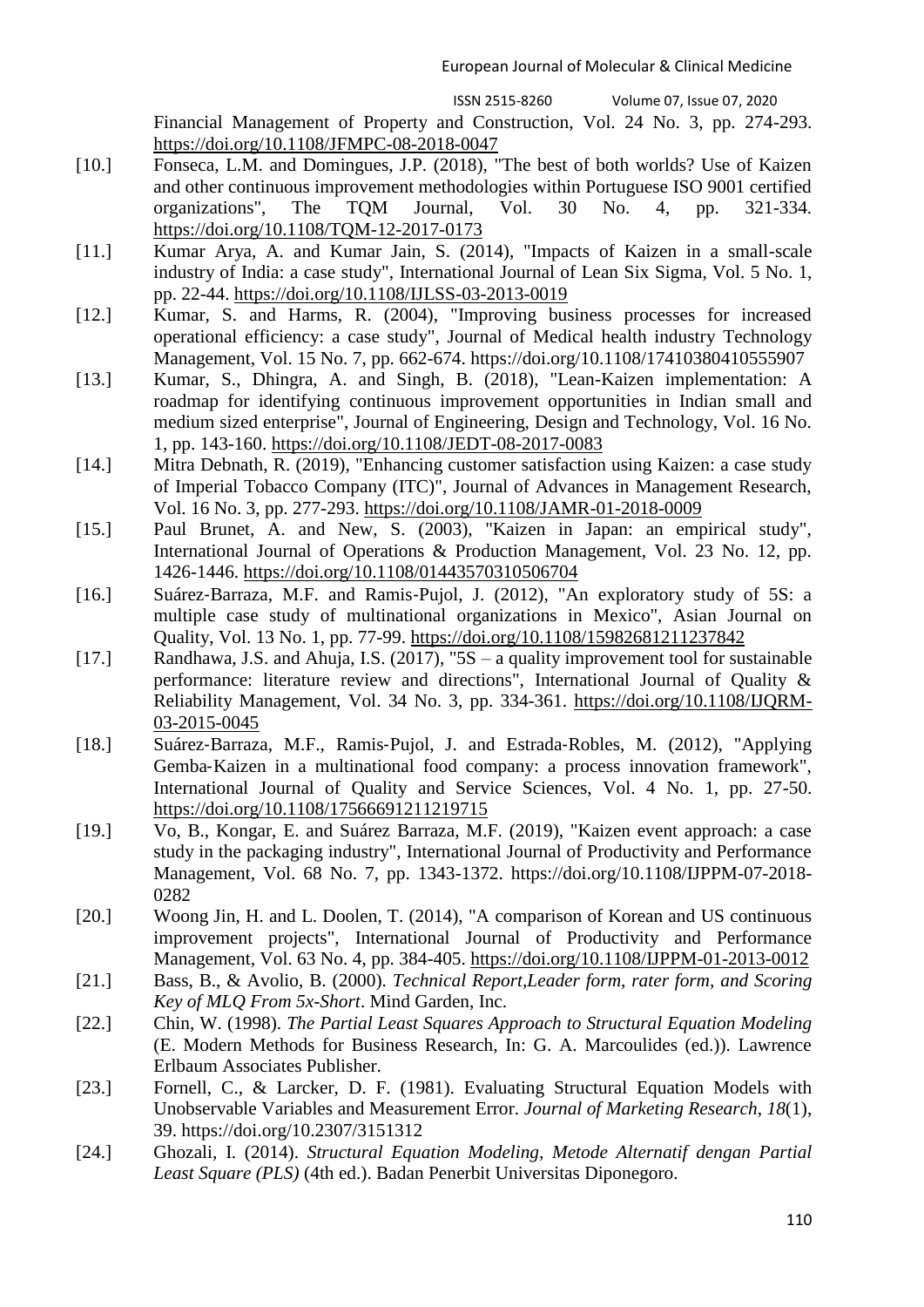- [25.] Hair, J. F., Black, W. C., Babin, B. J., & Anderson, R. E. (2010). *Multivariate Data Analysis* (7th ed.). Pearson Prentice Hall.
- [26.] Hair, J. F., Hult, G. T., Ringle, C. M., & Sarstedt, M. (2014). *A primer partial least squaresstructural equation modeling (PLS-SEM)*. SAGE Publications.
- [27.] Hazriyanto, & Ibrahim, B. (2019). The factor analysis of organizational commitment, job satisfaction and performance among lecturers in Batam. *Journal of Technical Education and Training*, *11*(1), 151–158.
- [28.] Sekaran, U., & Bougie, R. (2003). *Research Methods For Business: A Skill Building Approach* (Sixth edit). John Wiley and Sons, Inc.
- [29.] Weiss, D. J., Dawis, R. V., & England, G. W. (1967). Manual for the Minnesota Satisfaction Questionnaire. *Minnesota Studies in Vocational Rehabilitation*, *22*, 120. https://psycnet.apa.org/record/1968-08111-001
- [30.] Wexley, K. N., & Yukl, G. A. (1977). *Organizational Behavior and Personal Psychology*. Richard D. Irwin Inc.
- [31.] M. N. Ab Rahman, N. K. Khamis, R. M. Zain, B. M. Deros, and W. H. W. Mahmood, "Implementation of 5S practices in the medical health industry companies: A case study," American Journal of Applied Sciences, vol. 7, pp. 1182-1189, 2010.
- [32.] M. A. Titu, C. Oprean, and D. Grecu, "Applying the Kaizen method and the 5S technique in the activity of post-sale services in the knowledge-based organization," in Proceedings of the International MultiConference of Engineers and Computer Scientists, 2010, pp. 1-5.
- [33.] A. Khan, "KAIZEN: the Japanese strategy for continuous improvement," VSRD International Journal of Business & Management Research, vol. 1, pp. 177-184, 2011.
- [34.] H. Chi, "1 5S implementation in Wan Cheng Industry Medical health industry Factory in Taiwan," 2011.
- [35.] T. Ohno, Toyota production system: beyond large-scale production: crc Press, 1988.
- [36.] R. Gapp, R. Fisher, and K. Kobayashi, "Implementing 5S within a Japanese context: an integrated management system," Management Decision, vol. 46, pp. 565-579, 2008.
- [37.] Attri, R., Singh, B. and Mehra, S. (2017), "Analysis of interaction among the barriers to 5S implementation using interpretive structural modeling approach", Benchmarking: An International Journal, Vol. 24 No. 7, pp. 1834-1853. https://doi.org/10.1108/BIJ-07- 2016-0110
- [38.] Bayo-Moriones, A., Bello-Pintado, A. and Merino-Díaz de Cerio, J. (2010), "5S use in medical health industry plants: contextual factors and impact on operating performance", International Journal of Quality & Reliability Management, Vol. 27 No. 2, pp. 217-230. https://doi.org/10.1108/02656711011014320
- [39.] Randhawa, J.S. and Ahuja, I.S. (2017), "Examining the role of 5S practices as a facilitator of business excellence in medical health industry organizations", Measuring Business Excellence, Vol. 21 No. 2, pp. 191-206. https://doi.org/10.1108/MBE-09- 2016-0047
- [40.] Randhawa, J.S. and Ahuja, I.S. (2017), "Structural equation modeling for validating impact of 5S implementation on business excellence of medical health industry organizations", International Journal of Quality & Reliability Management, Vol. 34 No. 9, pp. 1592-1615. https://doi.org/10.1108/IJQRM-08-2016-0129
- [41.] Randhawa, J.S. and Ahuja, I.S. (2018), "An investigation into medical health industry performance achievements accrued by Indian medical health industry organization through strategic 5S practices", International Journal of Productivity and Performance Management, Vol. 67 No. 4, pp. 754-787. https://doi.org/10.1108/IJPPM-06-2017-0149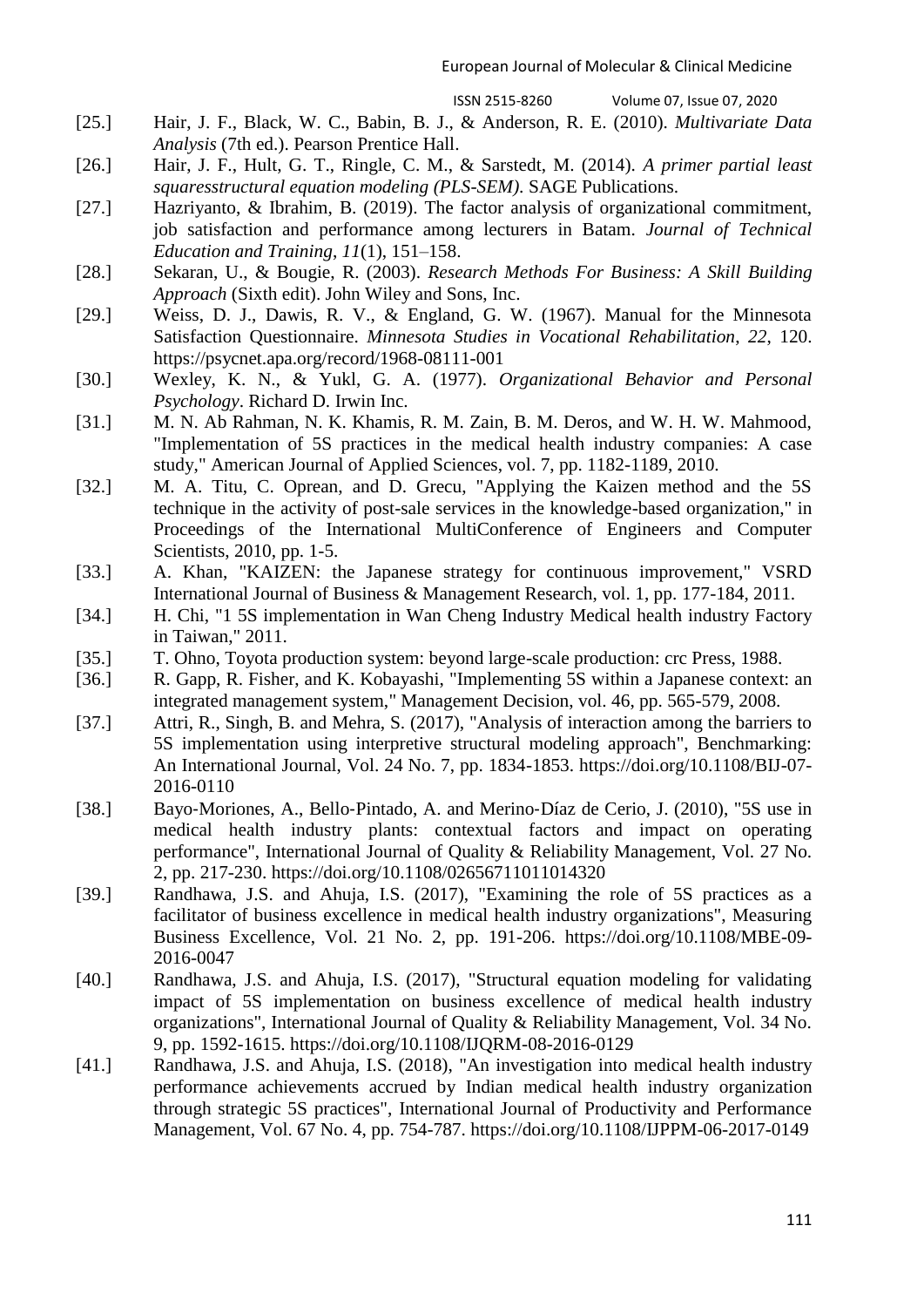- [42.] Randhawa, J.S. and Ahuja, I.S. (2017), "Evaluating impact of 5S implementation on business performance", International Journal of Productivity and Performance Management, Vol. 66 No. 7, pp. 948-978. https://doi.org/10.1108/IJPPM-08-2016-0154
- [43.] Randhawa, J.S. and Ahuja, I.S. (2017), "5S a quality improvement tool for sustainable performance: literature review and directions", International Journal of Quality & Reliability Management, Vol. 34 No. 3, pp. 334-361. https://doi.org/10.1108/IJQRM-03-2015-0045
- [44.] Gupta, S. and Jain, S.K. (2015), "An application of 5S concept to organize the workplace at a scientific instruments medical health industry company", International Journal of Lean Six Sigma, Vol. 6 No. 1, pp. 73-88. [https://doi.org/10.1108/IJLSS-08-](https://doi.org/10.1108/IJLSS-08-2013-0047) [2013-0047](https://doi.org/10.1108/IJLSS-08-2013-0047)
- [45.] Al-Hyari, K.A., Abu Zaid, M.K., Arabeyyat, O.S., Al-Qwasmeh, L. and Haffar, M. (2019), "The applications of Kaizen methods in project settings: applied study in Jordan", The TQM Journal, Vol. 31 No. 5, pp. 831-849. https://doi.org/10.1108/TQM-03-2019-0078
- [46.] Chan, C.O. and Tay, H.L. (2018), "Combining lean tools application in kaizen: a field study on the printing industry", International Journal of Productivity and Performance Management, Vol. 67 No. 1, pp. 45-65. https://doi.org/10.1108/IJPPM-09-2016-0197
- [47.] Paul Brunet, A. and New, S. (2003), "Kaizen in Japan: an empirical study", International Journal of Operations & Production Management, Vol. 23 No. 12, pp. 1426-1446. https://doi.org/10.1108/01443570310506704
- [48.] Kumar Arya, A. and Kumar Jain, S. (2014), "Impacts of Kaizen in a small-scale industry of India: a case study", International Journal of Lean Six Sigma, Vol. 5 No. 1, pp. 22-44.<https://doi.org/10.1108/IJLSS-03-2013-0019>
- [49.] Ito, S. (2019), "Enhancing shitsuke: a planned change intervention model for convenience stores in Japan", The TQM Journal, Vol. 31 No. 1, pp. 70-93. https://doi.org/10.1108/TQM-05-2018-0070
- [50.] Randhawa, J.S. and Ahuja, I.S. (2017), "5S a quality improvement tool for sustainable performance: literature review and directions", International Journal of Quality & Reliability Management, Vol. 34 No. 3, pp. 334-361. https://doi.org/10.1108/IJQRM-03-2015-0045
- [51.] Randhawa, J.S. and Ahuja, I.S. (2017), "Evaluating impact of 5S implementation on business performance", International Journal of Productivity and Performance Management, Vol. 66 No. 7, pp. 948-978. https://doi.org/10.1108/IJPPM-08-2016-0154
- [52.] Randhawa, J.S. and Ahuja, I.S. (2017), "Examining the role of 5S practices as a facilitator of business excellence in medical health industry organizations", Measuring Business Excellence, Vol. 21 No. 2, pp. 191-206. https://doi.org/10.1108/MBE-09- 2016-0047
- [53.] Randhawa, J.S. and Ahuja, I.S. (2018), "An investigation into medical health industry performance achievements accrued by Indian medical health industry organization through strategic 5S practices", International Journal of Productivity and Performance Management, Vol. 67 No. 4, pp. 754-787. https://doi.org/10.1108/IJPPM-06-2017-0149
- [54.] Ho, S.K. and Cicmil, S. (1996), "Japanese 5‐S practice", The TQM Magazine, Vol. 8 No. 1, pp. 45-53. https://doi.org/10.1108/09544789610107261
- [55.] Ho, S.K., Cicmil, S. and Fung, C.K. (1995), "The Japanese 5‐S practice and TQM training", Training for Quality, Vol. 3 No. 4, pp. 19-24. <https://doi.org/10.1108/09684879510098222>
- [56.] Lin, S., Cai, S., Sun, J., Wang, S. and Zhao, D. (2019), "Influencing mechanism and achievement of medical health industry transformation and upgrading: Empirical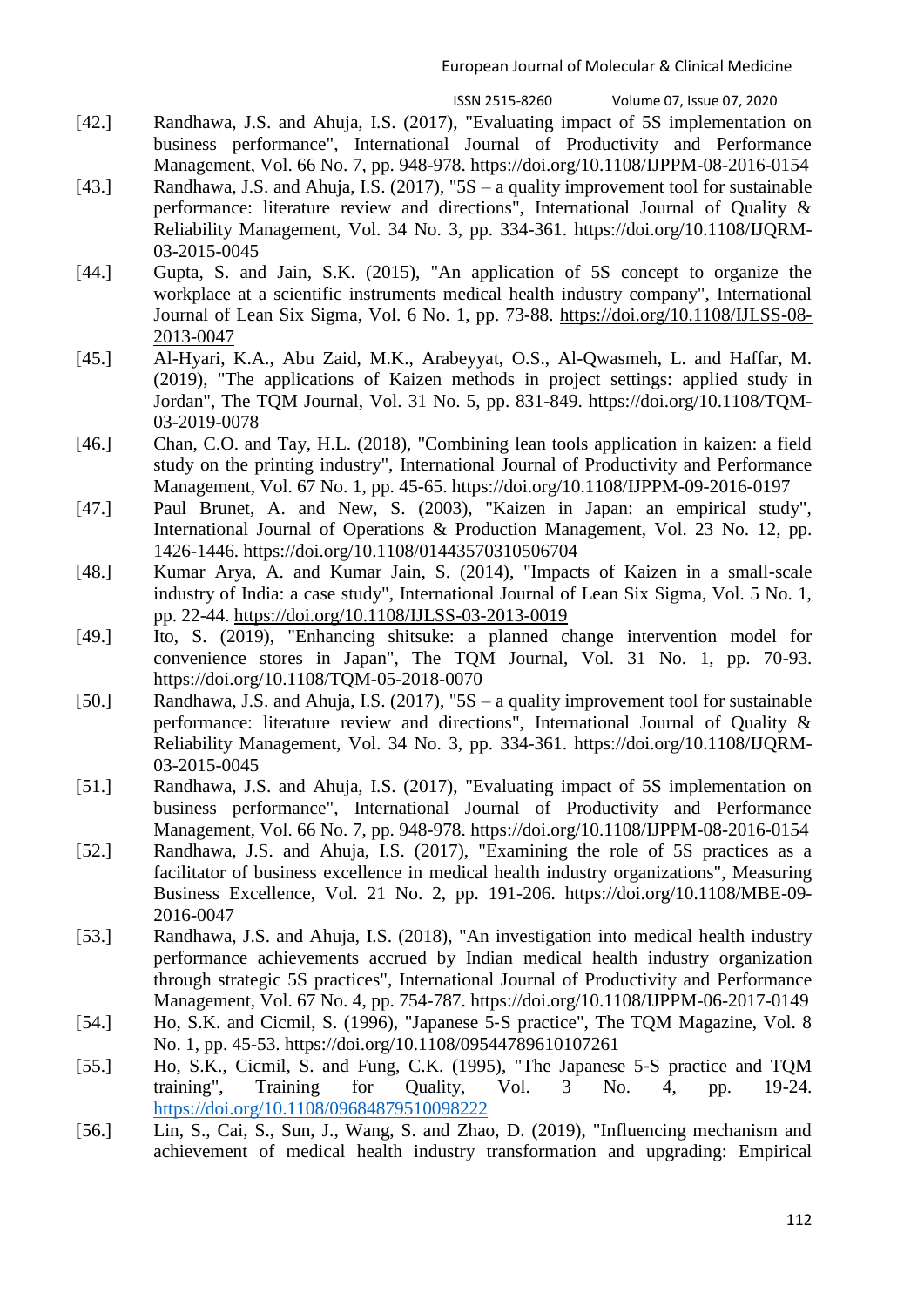analysis based on PLS-SEM model", Journal of Medical health industry Technology Management, Vol. 30 No. 1, pp. 213-232. https://doi.org/10.1108/JMTM-05-2018-0126

- [57.] Kovács, T., Kő, A. and Demeter, K. (2020), "Measuring the impact of lean practices on medical health industry performance – case study from the process industry", International Journal of Lean Six Sigma, Vol. ahead-of-print No. ahead-of-print. https://doi.org/10.1108/IJLSS-01-2019-0004
- [58.] Yadav, V., Jain, R., Mittal, M.L., Panwar, A. and Lyons, A. (2019), "The impact of lean practices on the operational performance of SMEs in India", Industrial Management & Data Systems, Vol. 119 No. 2, pp. 317-330. https://doi.org/10.1108/IMDS-02-2018- 0088
- [59.] Randhawa, J.S. and Ahuja, I.S. (2017), "Structural equation modeling for validating impact of 5S implementation on business excellence of medical health industry organizations", International Journal of Quality & Reliability Management, Vol. 34 No. 9, pp. 1592-1615.
- [60.] Singh Sangwan, K., Bhamu, J. and Mehta, D. (2014), "Development of lean medical health industry implementation drivers for Indian ceramic industry", International Journal of Productivity and Performance Management, Vol. 63 No. 5, pp. 569-587. <https://doi.org/10.1108/IJPPM-06-2013-0105>
- [61.] Purwanto, A. Sulistiyadi,A.Primahendra, R. Kotamena,F. Prameswari,M.Ong,F. (2020). Does Quality, Safety, Environment and Food Safety Management System Influence Business Performance? Answers from Indonesian Packaging Industries **.**  [International Journal of Control and Automation.](http://sersc.org/journals/index.php/IJCA/index) 13(1). 22-35. <http://sersc.org/journals/index.php/IJCA/article/view/4834>
- [62.] Purwanto, A. ,Putri,R.S,. Arman Hj. Ahmad , Asbari,M ., Bernarto,I., Santoso,P.B, Sihite,O.B.(2020). The Effect of Implementation Integrated Management System ISO 9001, ISO 14001, ISO 22000 and ISO 45001 on Indonesian Food Industries Performance . [TEST Engineering & Management.](http://www.testmagzine.biz/index.php/index) 82.14054 – 14069. <http://www.testmagzine.biz/index.php/testmagzine/article/view/3078>
- [63.] Innocentius Bernarto, Diana Bachtiar, Niko Sudibjo, Ian Nurpatria Suryawan, Agus Purwanto, Masduki Asbari.(2020). Effect of Transformational Leadership, Perceived Organizational Support, Job Satisfaction Toward Life Satisfaction: Evidences from Indonesian Teachers. International Journal of Advanced Science and Technology.29(3). 5495 -5503
- [64.] Andika Putra Wijaya, Innocentius Bernarto, Agus Purwanto. (2020). How to Achieve Value Creation in Digital World? The Influence of IT Response on Value Creation and Customer Satisfaction. International Journal of Advanced Science and Technology, 29(3), 6705 - 6715. Retrieved from <http://sersc.org/journals/index.php/IJAST/article/view/7322>
- [65.] Ronald Susilo, Innocentius Bernarto, Agus Purwanto. (2020). Effect of Trust, Value and Atmosphere towards Patient Satisfaction (Case Study on Preama Clay of Wae Laku, Indonesia). International Journal of Advanced Science and Technology, 29(3), 6716 - 6723. Retrieved from <http://sersc.org/journals/index.php/IJAST/article/view/7324>
- [66.] Masduki Asbari,Innocentius Bernarto,Rudy Pramono, Agus Purwanto, Dylmoon Hidayat, Ardian Sopa, Virza Utama Alamsyah, Pierre Senjaya, Miyv Fayzhall, Mustofa. (2020). The Effect of work-Family conflict on Job Satisfaction and Performance: A Study of Indonesian Female Employees . *International Journal of Advanced Science and Technology*, *29*(3), 6724 - 6748. Retrieved from <http://sersc.org/journals/index.php/IJAST/article/view/7325>